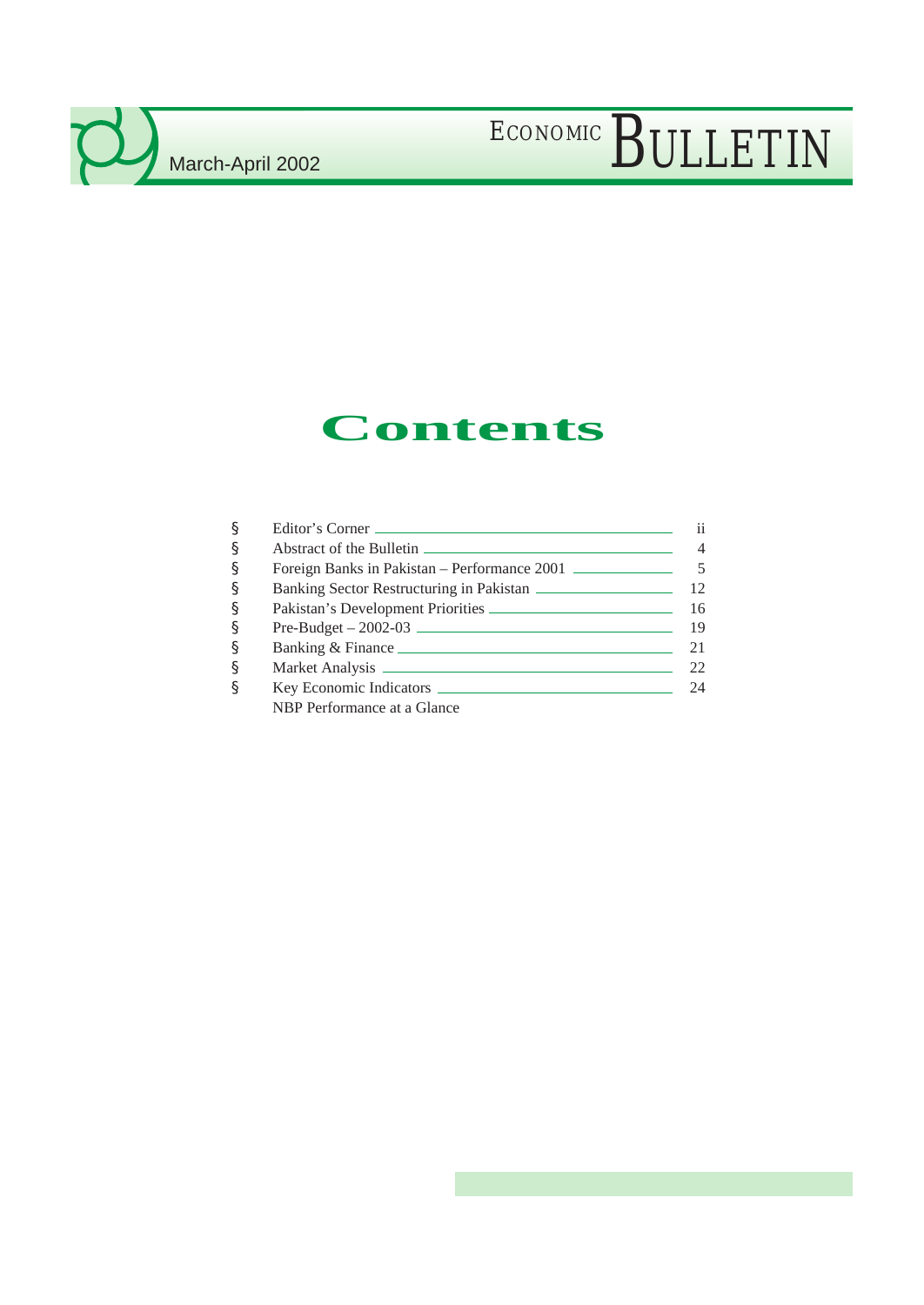# ECONOMIC BULLETIN

## **Editor's Corner**

Dear readers,

In today's competitive business environment, worldwide experience confirms that countries with well developed financial systems grow faster and more consistently than those with weaker systems.

In Pakistan, over the years, the banks particularly those in the public sector had begun to suffer from mismanagement, lack of professionalism, and political interference both in their day to day operations as well as policy formulation. This resulted in poor performance, manifest through infected investment portfolios, non-performing loans, debt write-offs for considerations other than commercial and nonadherence to Prudential Regulations and fiduciary responsibilities.

In the mid 1990s, the situation reached a zenith of poor performance, with large operational losses and capital erosion. The process of reforming the banking sector started in 1997 and driven by the restructuring of nationalised commercial banks/development financial institutions is still in the process, being assisted through loans and technical assistance from the World Bank.

Like other nationalised commercial banks, National Bank of Pakistan also initiated the process of major restructuring of its operations. It redefined its role and is moving from a public service organisation into a modern commercial bank. This is being brought about by the process of structural changes initiated at the Bank, whereby focus is on seeking out customers and not just responding to their needs. The main emphasis is on service standards and better management of the bank's business. While focusing on service standards, Relationship Managers have been inducted who will look after the Bank's corporate clients.

A major initiative of the Bank to grow into a more modern, responsive and skilled institution necessitated substantial changes in both staffing and branch network. The voluntary handshake scheme offered twice over the last five years has resulted in a reduction of over 10,000 employees and currently the permanent workforce has reduced to 12,500.

Rationalisation of branch network has to date resulted in closure of 209 unprofitable/close proximity branches. Closure has reduced the total number of branches from 1405 at end December 2000 to 1196 by end March 2002. This has resulted in reducing the losses by about Rs.225 million.

Overseas operations have seen consolidation. The UN Plaza Branch was merged with the Wall Street Branch, while in UK, National Bank was merged with United Bank Ltd to form a new bank called Pakistan International Bank Ltd.

To optimize employment of resources for gaining a competitive edge over the peer group competitors in the domestic financial market, it was felt that restructuring be undertaken. Concurrently structural reorganisation is taking place through the reduction in layers of authority and decision making and the introduction of focused groups, each responsible for one particular aspect of operations. Zones and Regions are being reorganized into more cost effective structures. It is expected to yield better operational/business control and efficiency with greater focus on customer services.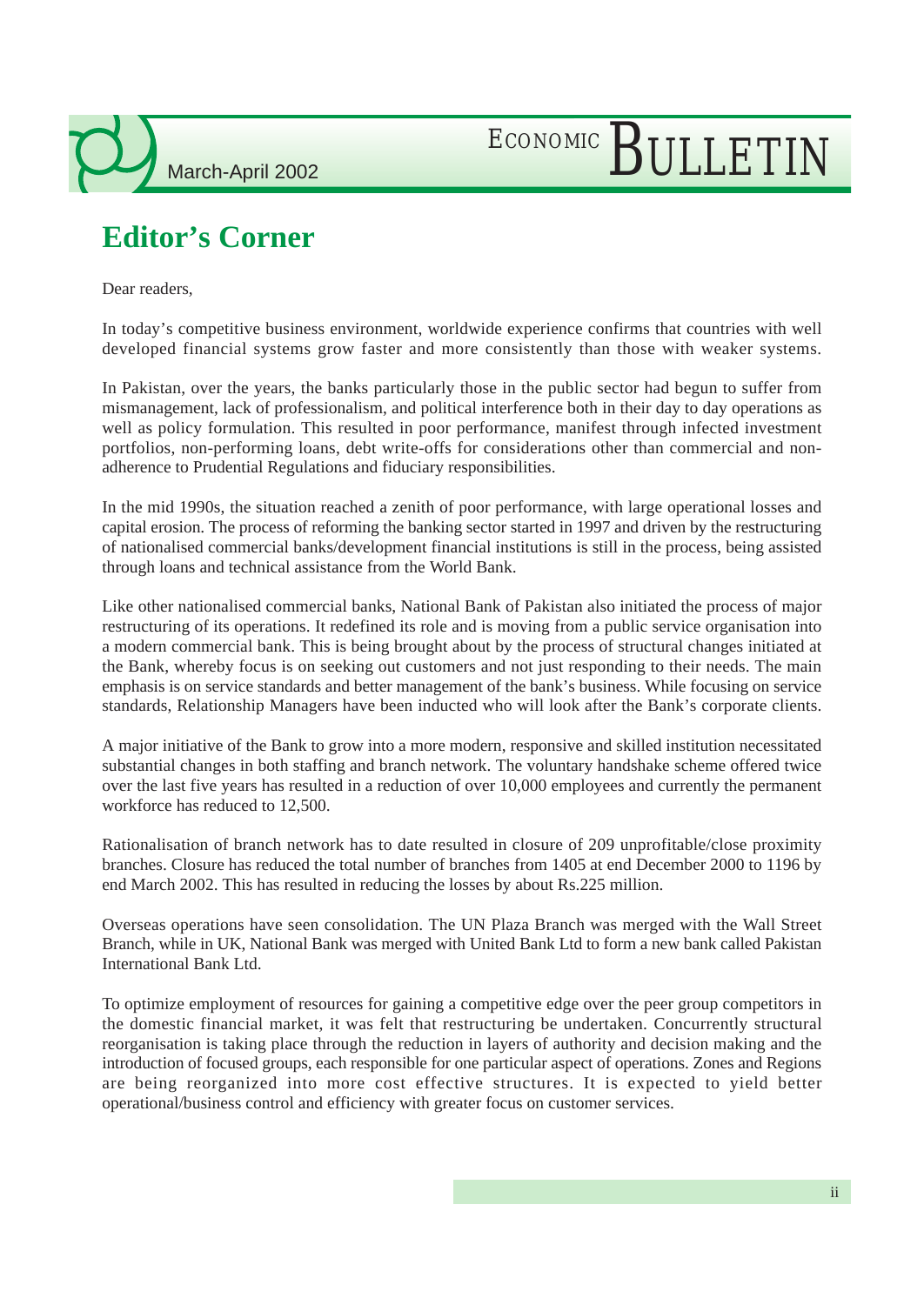## ECONOMIC BULLETIN

National Bank has recently established an Investment Banking Department to undertake corporate finance, advisory and investment banking activities. Various tasks performed by the Department include Corporate Advisory; structuring of transactions; analysis and floatation of Term Finance Certificates, equity, and quasi equity instruments; syndication of debt and TFCs; and financial modelling and forecasting.

It is aggressively pursing a program to develop its Retail & Commercial Banking to meet the growing demand of its clientele in a highly competitive environment. It will soon be coming up with new products and services like expanded ATM network, utility bill payment kiosks, credit cards, auto loans, home loans (mortgage) among others.

The Bank has signed an agreement with Information Technology Commission to install 18 ATMs in Islamabad and Rawalpindi. These would be located in some of the low income areas, primarily to facilitate low rank government employees to draw their salaries any time of the day. The Bank is also looking into providing a similar service for the pensioners.

These and other reforms like strengthening its position in equity market, improving treasury services, training existing staff are being undertaken as part of a program to facilitate the bank for privatisation. In a move towards partial privatisation of NBP, the GoP decided to offload 5% NBP shares owned by it, with a green shoe option for additional 18.652 million shares owned by the State Bank of Pakistan, in case of over subscription. As the bank received an overwhelming response, additional 5% shares have also been offloaded. Total subscription offer received was over Rs.1 billion, with overseas Pakistanis showing keen interest.

One of the major focus of the Bank is also to develop its professional skills. This is being achieved through hiring of qualified professional staff with skills in management, marketing, Treasury.

Reengineering process is also underway; whereby the Bank is developing a strong IT platform, strengthening internal controls, initiating various HR reforms, among others.

NBP has over the last year progressed into a modern commercial Bank, competing efficiently with other private banks. It was awarded the Prestigious Bank of Year 2001 award by the Banker, a publication of the Financial Times London. The success story does not end here, for given its strength of 8.5 million customers, large domestic and international branch network, substantial asset/deposit base, a prudent lending policy, it is now moving towards diversification of its revenue sources, increasing non-interest revenues, streamlining organizational structure, bringing about institutional changes, and thus striving to meet the challenges of modern banking. In other words making National Bank a truly Universal Bank.

Ayesha Mahmud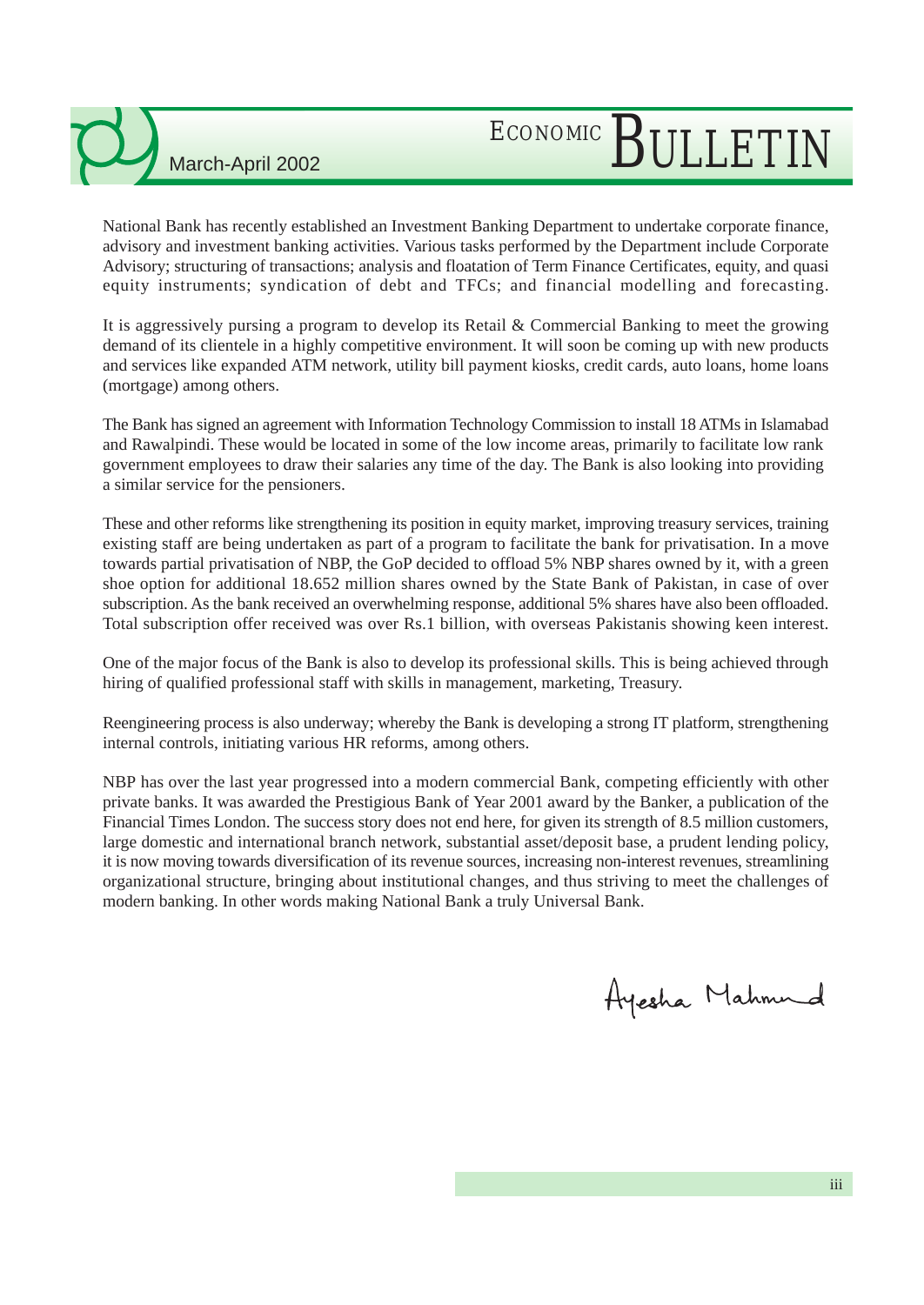ECONOMIC BULLETIN

### **Abstract of the Bulletin**

#### **Foreign Banks in Pakistan Performance 2001**

- There are 18 foreign banks operating in Pakistan, with a network of 78 branches.
- Foreign banks' performance for 2001, reveals a growth in deposits, fall in advances to various sectors, rise in investment portfolio, rising interest expense and modest increase in non fund based income.
- Of the foreign banks operating in Pakistan, ABN Amro, Standard Chartered & Grindlays and Citibank are among the banks who performed well in 2001.

#### **Banking Sector Restructuring in Pakistan**

- The government of Pakistan has embarked upon a banking sector reform program.
- Nationalised commercial banks faced with large non-performing loans, lack of financial discipline, excess manpower, a large branch network, outside pressures were performing poorly. In 1997, the process of restructuring/reorganisation, initiated to achieve better results continues to date.
- World Bank is helping finance the restructuring costs of these banks.
- Various reform measures undertaken by the banks have started to show positive results.

#### **Pakistan's Development Priorities**

- Today, Pakistan faces a number of challenges; slow economic growth, high debt, rising poverty, poor social indicators, law and order, poor investor confidence, deterioration in institutions of governance etc.
- A comprehensive reform program has been launched which addresses the key issues.

#### **Pre-Budget 2002-03**

- The forthcoming Federal Budget 2002-03 is expected by mid June.
- The Budget is expected to pursue the government's structural reform agenda.
- The Budget is expected to emphasize besides other issues, rising levels of poverty, higher allocations for development expenditure, infrastructure, agriculture especially water management, fiscal reforms etc.

#### **Banking and Finance**

- Key monetary indicators, deposits, advances, investment in central government securities, notes in circulation and approved foreign exchange have risen at end April compared to last year's level.
- The real cost of domestic government borrowing has risen in the last three years.
- The government has decided to rationalize interest rate structure.

#### **Market Analysis**

- The KSE-100 Index gained 30.84 points (MoM) in April to close at 1897. Average trading volume declined to 136m shares from 195m shares in March.
- The rise in the index (MoM) was due to a short spurt on the second last day of April, which saw an increase of 45 points on the eve of the referendum. In fact, the referendum was the key factor that did not allow the market to decline.
- With the referendum over, we believe the market will witness a correction which has been due for some time; there is no foreseeable strong fundamental development that could prompt a major upside move.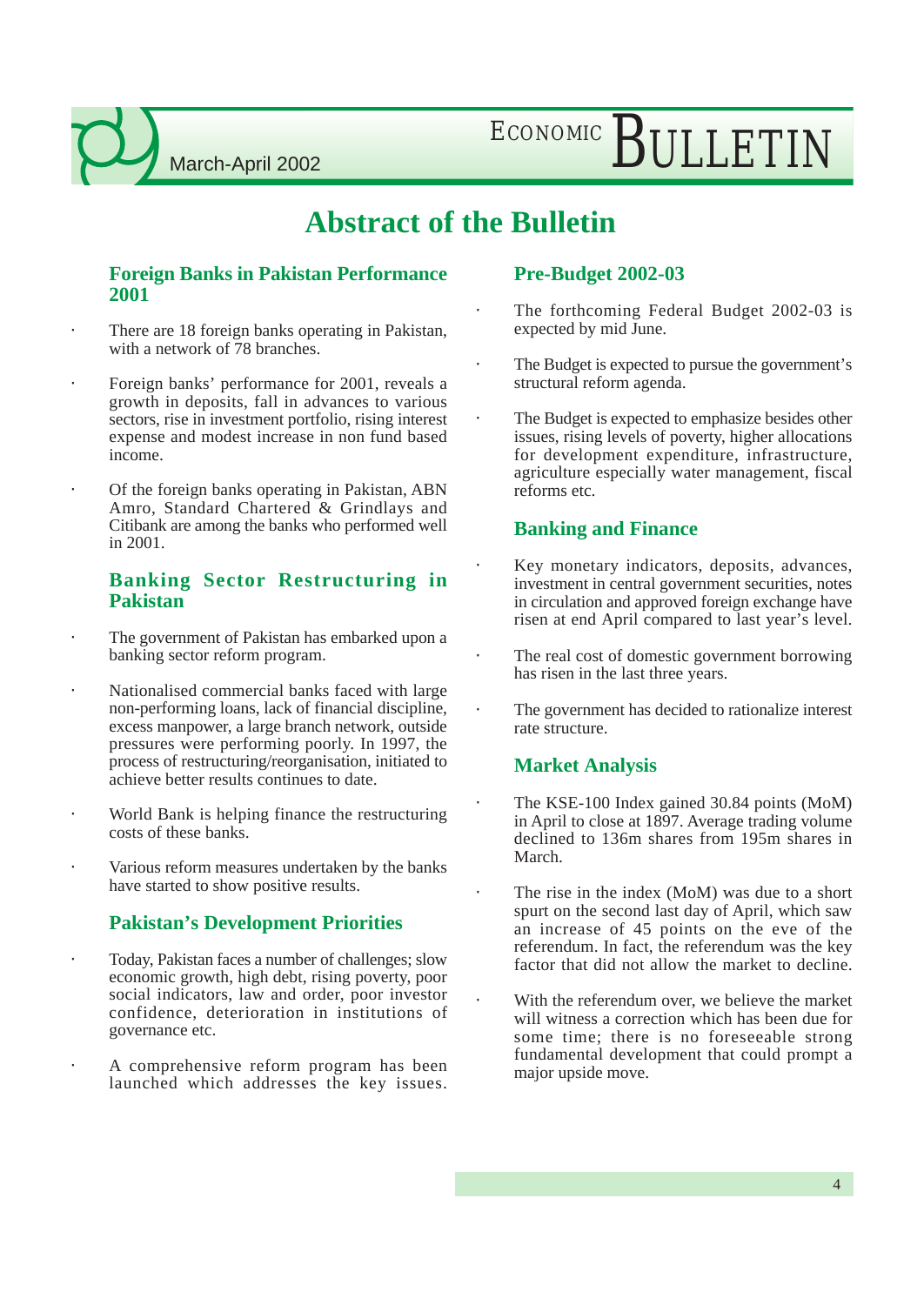## ECONOMIC BULLETIN

### **Foreign Banks in Pakistan - Performance 2001**

Foreign banks face competition

Financial reforms introduced in 1990 liberalized Pakistan's banking sector, which had long been dominated by state-owned banks. The sector is now open to private banks, both local and foreign. A process of restructuring is underway in the nationalized commercial banks as they prepare for privatisation. The increasing number of domestic private banks pose a new challenge for foreign banks operating in Pakistan.

At present, there are 18 foreign banks operating in Pakistan, with a network of 78 branches having a strong presence in major cities. Their target has been high net worth individuals and blue chip companies.

In the past, foreign banks had also flourished due to foreign currency accounts (FCAs) and swap dollar funds. The withdrawals from the resident FCAs resulting from freezing of FCAs in May 1998, adversely affected foreign banks operation. With the loss of these deposits, profitability of foreign banks came under pressure.

Bank of America was the first to decide to close its operations in Pakistan, while ANZ Grindlays Bank Asia's operations were undertaken by the Standard Chartered Bank as a result of global merger of the two banks. The number of foreign banks came down from 21 to 18 and their branch network was reduced to 78 from 82. These banks are redefining their policies and have adopted new strategy to remain competitive in resource mobilization. As there is stiff competition between local and foreign banks in getting a larger share of Pakistan's consumer market, the later have come up with innovative financial products. They have also made substantial investment in upgrading technology.

This paper has made an attempt to analyse the performance of foreign banks on the basis of financial data available for 15 out of 18 banks operating in Pakistan as of December 31, 2001.

The key to success for commercial banks is their deposit base. When compared with 2000,

Slow growth in deposits

fall

cumulative growth in deposits of 15 foreign banks recorded a modest slowdown in 2001. Of these, nine banks recorded a rise, while six banks posted declines in their deposits. Oman Bank International with under Rs2 billion deposits recorded the highest growth of 59.3%, while the largest decline of 82.9% was recorded by Doha Bank.



However, Citibank continued to enjoy the highest deposit base amongst foreign banks operating in Pakistan. It recorded a spectacular turnaround from a decline of 6.8% in 2000 to a rise of 14.7% in 2001. ABN Amro, and Standard Chartered & Grindlays posted a double-digit growth, but slower than the preceding year. These three banks account for over 61% of foreign banks total deposits. Among the other banks, Hong Kong & Shanghai Banking Corporation managed to enlarge its deposits following three years of decline.



In 2001, total advances of 15 foreign banks operating in Pakistan shrank by 16.9%, after expanding 14.4% a year earlier. Oman International recorded the highest growth, while Doha Bank suffered the largest fall. These two banks have a smaller share, accounting for only 1.6% of foreign banks' total advances. Citibank, Standard Chartered & Grindlays and ABN Amro cumulatively lent 60% of total advances last year. Advances

> Fall in advances was, however, compensated by a sharp rise in foreign banks' investments,

Performance 2001 analysed

New strategy being adopted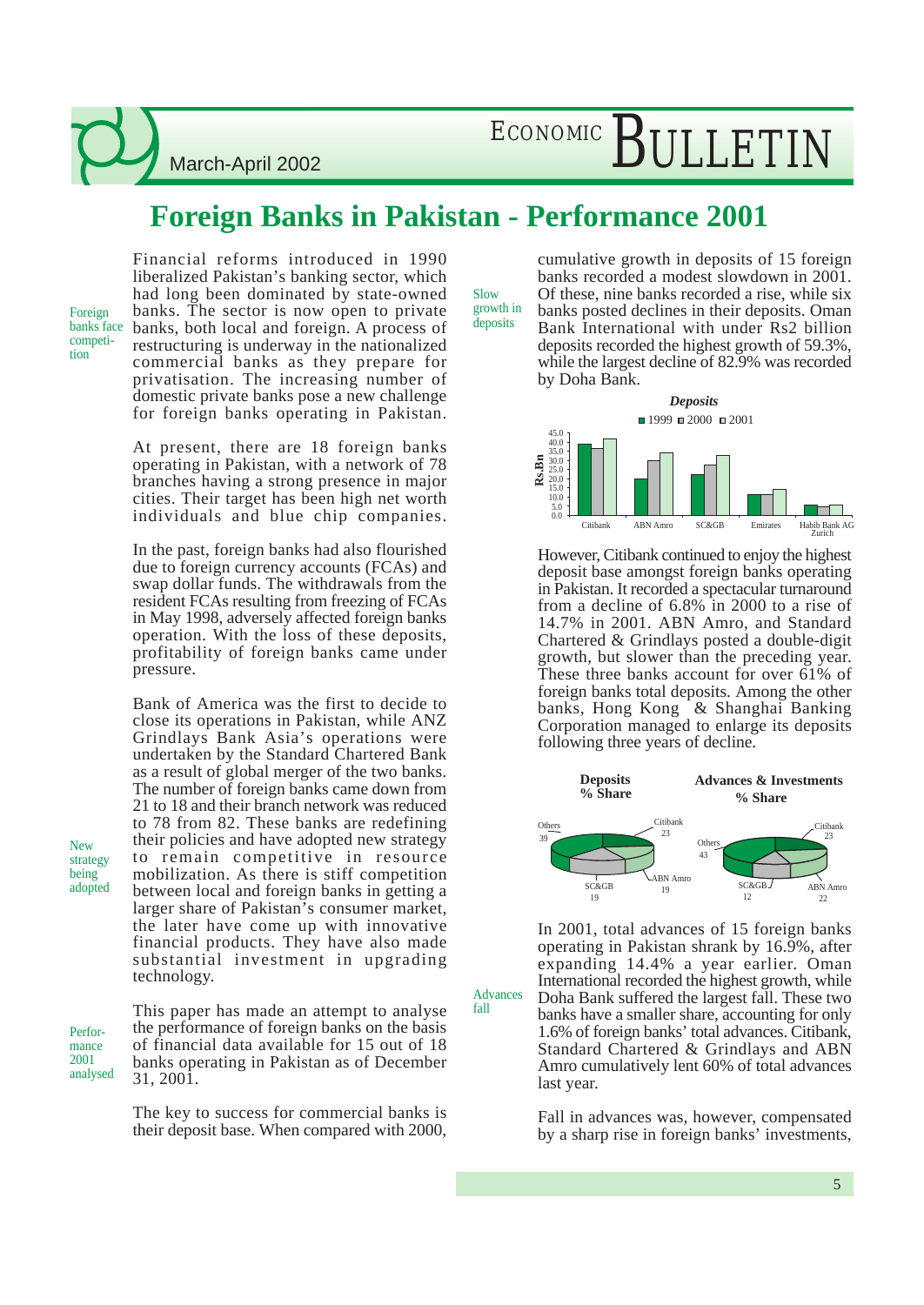Investments increase which surged 108.7%. Nine banks posted decline in investments with the Deutsche Bank suffering the largest fall. Increase in total investments is, however, attributable to ABN Amro which enjoyed the largest investment portfolio, followed by Citibank, Emirates International and Habib Bank A.G. Zurich, with a combined share of 78.6% in total investment portfolio. The investment was nil at Societe Generale, while at Oman International it rose from negligible to Rs136 million. Hongkong & Shanghai also saw a sharp turnaround.

The sharp rise in investment portfolio, partially offset the decline in advances and contributed to an increase of 14.4% in assets of foreign banks. Nine banks shared this increase. While Citibank enjoyed the largest assets base, the highest growth in assets came from Hongkong & Shanghai Banking Corporation. ABN Amro, Citibank, Standard Chartered & Grindlays and Emirates International share over 65% of foreign banks' assets.

Six banks, accounting for 17% of foreign banks' total assets, suffered decline in 2001. Doha Bank with assets of under Rs2 billion posted the highest fall. Among the others, American Express, Societe Generale, Deutsche Bank and Mashreq Bank also recorded falls.

Interest income was higher by 19.4%, as Citibank continued to generate highest income through interest, ABN Amro posted the highest growth amongst the 15 banks. Alongwith Standard Chartered & Grindlays these three banks share 60% of the total interest income. Four banks saw a decline in their interest income, with Doha Bank registering the highest decline.

Interest expense was largely higher, with ABN Amro posting the highest increase. Alongwith Citibank, Standard Chartered & Grindlays, Habib Bank A.G. Zurich and Emirates International they accounted for over 71% of total interest expenses. Some banks like Doha, Bank of Tokyo managed to curtail their interest expense. expense

Net interest income registered a double digit growth of 22.1%. Citibank emerged as the largest net interest income earner amongst the 15 foreign banks. Oman International with the rises

## ECONOMIC BULLETIN

smallest net interest income shared the highest growth, against a negative net interest income in 2000.

Of the seven banks recording a decline in their net interest income, Deutsche Bank's was the largest. Mashreq Bank, Societe Generale and Standard Chartered & Grindlays also registered double digit decline. Despite the fall in net interest income of Standard Chartered & Grindlays, it is amongst the three larger banks (two other being ABN Amro and Citibank) who together contribute 75% of the total net interest income of foreign banks.

Aggregate non-fund based income of all foreign banks recorded less than 1% growth. Nearly 42% of revenue accrued from non-fund based income in 2001, which was less than preceding year's share of 46%. While highest increase was recorded by the Emirates International, in quantum terms, Citibank remains the topmost; nearly 60% of the total non-fund based income is shared by ABN Amro, Standard Chartered & Grindlays and Citibank.

Modest growth in non-fund based income

Net revenue rises

Admn expenses low

Total revenue consisting of net interest income and non-fund based income recorded an 11.5% growth, with the highest increase contributed by Oman International. Citibank has the largest revenue base, followed by Standard Chartered & Grindlays and ABN Amro. These three banks account for 68.5% of total revenue. Of the six banks, which recorded decline in revenue, Societe Generale recorded the highest.

In contrast to an 11.5% growth in revenue, the 15 foreign banks managed to keep operating expenses relatively low, growing at 4.8%.

While administrative expenses account for nearly 85% of total operating expenses, foreign banks were able to restrict growth under this head to only 1.4%.It was the highest at Citibank and lowest at Oman International.

Administrative expenses have declined for some of the larger foreign banks, like Hongkong & Shanghai Banking Corporation (53.9%) and Standard Chartered & Grindlays (1.9%). Citibank recorded nearly 11% growth and ABN Amro showed a 24.6% rise.

growth slows

Assets

Interest income

Net interest income

Interest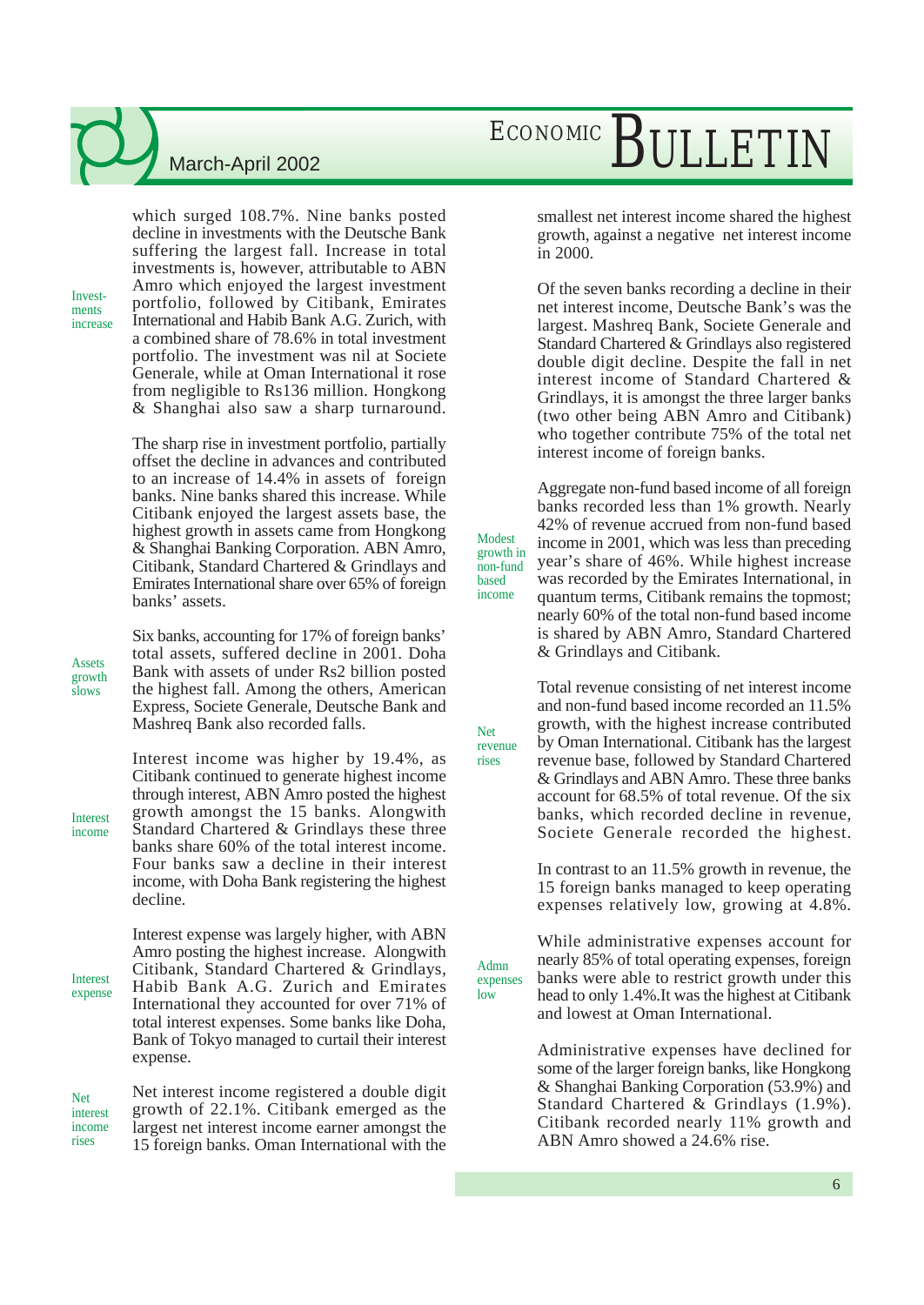### **Key Performance Indicators – Foreign Banks**

#### (Rs. Million)

| <b>Banks</b>               |          | <b>Assets</b> | <b>Deposits</b> |         | <b>Advances</b> |          | <b>Investments</b> |         |
|----------------------------|----------|---------------|-----------------|---------|-----------------|----------|--------------------|---------|
|                            | 2000     | 2001          | <b>2000</b>     | 2001    | <b>2000</b>     | 2001     | 2000               | 2001    |
| ABN Amro                   | 39239.7  | 52798.5       | 29578.7         | 34191.9 | 21526.0         | 23860.8  | 511.1              | 9317.3  |
| Standard Chartered &       |          |               |                 |         |                 |          |                    |         |
| Grindlays                  | 35097.1  | 38171.7       | 27337.2         | 32809.3 | 22557.2         | 16598.6  | 2616.6             | 1149.5  |
| Citibank                   | 49022.1  | 61573.8       | 36176.7         | 41505.6 | 24296.3         | 27118.6  | 2600.6             | 6798.6  |
| <b>American Express</b>    | 15133.2  | 13990.6       | 6322.3          | 5956.5  | 5880.0          | 4978.5   | 2076.7             | 3118.4  |
| Credit Agricole Indosuez   | 8592.4   | 10406.0       | 3983.6          | 5306.6  | 4493.6          | 4267.3   | 1363.8             | 1236.3  |
| Societe Generale           | 9201.0   | 7056.4        | 5015.4          | 2959.1  | 3263.3          | 2901.7   | 189.2              |         |
| Hongkong & Shanghai        |          |               |                 |         |                 |          |                    |         |
| <b>Banking Corporation</b> | 6594.4   | 10690.7       | 4732.8          | 5832.8  | 4094.3          | 4348.1   | 135.7              | 570.8   |
| Deutsche Bank              | 8790.9   | 7032.5        | 5232.9          | 3994.4  | 3265.8          | 3169.3   | 184.1              | 44.1    |
| Mashreq Bank               | 9729.5   | 7643.8        | 5608.8          | 3756.4  | 2125.3          | 2221.0   | 781.5              | 393.9   |
| Doha Bank                  | 2886.5   | 1890.0        | 1021.5          | 175.1   | 1354.9          | 639.2    | 19.8               | 9.8     |
| Oman International         | 1982.4   | 3117.4        | 1144.4          | 1823.4  | 952.2           | 1131.0   |                    | 135.7   |
| <b>Bank of Tokyo</b>       | 10363.0  | 8594.2        | 8401.2          | 6517    | 1273.7          | 916.1    | 988.0              | 808.1   |
| Habib Bank AG Zurich       | 19592.4  | 21426.1       | 12965.9         | 16679.2 | 10666.6         | 10651.2  | 2238.8             | 4118.4  |
| Emirates International     | 19132.3  | 24879.1       | 11489.4         | 14326.1 | 8066.0          | 9028.5   | 3078.8             | 7351.0  |
| <b>IFIC Bank</b>           | 1843.7   | 2044.4        | 1151.9          | 1362.2  | 1169.5          | 1213.8   | 25.0               | 25.0    |
| Total                      | 237200.6 | 271315.2      | 160162.7        | 17795.6 | 114984.7        | 113043.7 | 16809.7            | 35076.9 |

| <b>Banks</b>                  |         | <b>Interest Income</b> | <b>Interest Expense</b> |         | <b>Net Income</b> |          | <b>Non-Fund Based Income</b> |        |  |
|-------------------------------|---------|------------------------|-------------------------|---------|-------------------|----------|------------------------------|--------|--|
|                               | 2000    | 2001                   | 2000                    | 2001    | 2000              | 2001     | 2000                         | 2001   |  |
| ABN Amro                      | 3453.2  | 4988.7                 | 2663.8                  | 3708.0  | 789.4             | 1280.7   | 699.0                        | 759.4  |  |
| Standard Chartered &          |         |                        |                         |         |                   |          |                              |        |  |
| Grindlays                     | 3394.1  | 3520.7                 | 2005.6                  | 2292.1  | 1388.5            | 1228.6   | 849.4                        | 761.9  |  |
| Citibank                      | 4783.5  | 6526.4                 | 3307.7                  | 4219.1  | 1475.8            | 2307.3   | 1201.8                       | 1254.4 |  |
| <b>American Express</b>       | 1129.7  | 1112.1                 | 966.9                   | 948.3   | 162.8             | 163.8    | 311.6                        | 295.6  |  |
| Credit Agricole Indosuez      | 779.3   | 902.0                  | 692.3                   | 803.5   | 87.0              | 98.5     | 120.1                        | 125.6  |  |
| Societe Generale              | 888.5   | 938.1                  | 809.3                   | 879.1   | 79.2              | 59.0     | 96.1                         | 63.6   |  |
| Hongkong & Shanghai           |         |                        |                         |         |                   |          |                              |        |  |
| <b>Banking Corporation</b>    | 551.7   | 625.4                  | 432.1                   | 514.8   | 119.6             | 110.6    | 142.4                        | 156.5  |  |
| Deutsche Bank                 | 612.6   | 619.4                  | 411.8                   | 472.2   | 200.8             | 147.2    | 151.8                        | 166.5  |  |
| Mashreq Bank                  | 815.6   | 790.2                  | 739.4                   | 725.0   | 76.2              | 65.2     | 196.1                        | 131.2  |  |
| Doha Bank                     | 147.4   | 26.2                   | 312.9                   | 139.9   | $-165.5$          | $-113.7$ | 54.1                         | 10.1   |  |
| Oman International            | 148.0   | 168.7                  | 153.1                   | 160.8   | $-5.1$            | 7.9      | 24.0                         | 24.7   |  |
| Bank of Tokyo                 | 925.3   | 864.4                  | 684.7                   | 632.2   | 240.6             | 232.2    | 81.0                         | 94.4   |  |
| Habib Bank AG Zurich          | 1811.0  | 2044.1                 | 1462.5                  | 1700.0  | 348.5             | 344.1    | 356.2                        | 427.8  |  |
| <b>Emirates International</b> | 1467.2  | 1836.5                 | 1051.1                  | 1395.3  | 416.1             | 441.2    | 245.6                        | 296.1  |  |
| <b>IFIC Bank</b>              | 146.2   | 169.8                  | 103.0                   | 122.5   | 43.2              | 47.3     | 61.5                         | 64.0   |  |
| <b>Total</b>                  | 21053.3 | 25132.7                | 15796.2                 | 18712.8 | 5257.1            | 6419.9   | 4590.7                       | 4631.8 |  |

| <b>Banks</b>                  |          | Revenue  | <b>Admn</b> Expense |        | <b>Operating Expense</b> |        |          | Profit/Loss (BT) |
|-------------------------------|----------|----------|---------------------|--------|--------------------------|--------|----------|------------------|
|                               | 2000     | 2001     | 2000                | 2001   | 2000                     | 2001   | 2000     | 2001             |
| ABN Amro                      | 1488.4   | 2040.1   | 688.4               | 858.0  | 731.9                    | 870.0  | 756.5    | 1170.1           |
| Standard Chartered &          |          |          |                     |        |                          |        |          |                  |
| <b>Grindlays</b>              | 2237.9   | 1990.5   | 942.1               | 923.8  | 1463.0                   | 1484.0 | 774.9    | 506.5            |
| Citibank                      | 2677.6   | 3561.7   | 1488.4              | 1651.1 | 1645.3                   | 1793.9 | 1032.3   | 1767.8           |
| <b>American Express</b>       | 474.4    | 459.4    | 414.0               | 396.7  | 434.1                    | 470.7  | 40.3     | $-11.3$          |
| Credit Agricole Indosuez      | 210.0    | 250.0    | 146.6               | 182.9  | 147.6                    | 183.1  | 62.4     | 66.9             |
| Societe Generale              | 180.1    | 122.6    | 184.9               | 154.7  | 186.9                    | 213.6  | $-6.8$   | $-91.0$          |
| Hongkong & Shanghai           |          |          |                     |        |                          |        |          |                  |
| <b>Banking Corporation</b>    | 262      | 267.1    | 328.9               | 151.6  | 394.8                    | 165.3  | $-132.8$ | 101.8            |
| Deutsche Bank                 | 352.6    | 313.7    | 513.0               | 319.7  | 519.9                    | 332.9  | $-167.3$ | $-19.2$          |
| Mashreq Bank                  | 272.3    | 196.4    | 123.8               | 102.1  | 128.5                    | 123.3  | 143.8    | 73.1             |
| Doha Bank                     | $-111.4$ | $-103.6$ | 56.1                | 74.3   | 86.1                     | 102.3  | -197.5   | $-205.9$         |
| Oman International            | 18.9     | 32.6     | 43.9                | 44.0   | 59.0                     | 44.4   | $-40.1$  | $-11.8$          |
| <b>Bank of Tokyo</b>          | 321.6    | 326.9    | 94.8                | 99.2   | 98.4                     | 99.5   | 223.2    | 227.4            |
| Habib Bank AG Zurich          | 704.7    | 771.9    | 283.7               | 325.5  | 297.6                    | 365.4  | 407.1    | 406.5            |
| <b>Emirates International</b> | 735.4    | 737.3    | 464.1               | 563.1  | 464.8                    | 723.6  | 270.6    | 13.7             |
| <b>IFIC Bank</b>              | 107.5    | 111.6    | 44.9                | 50.7   | 45.1                     | 50.8   | 62.4     | 60.8             |
| <b>Total</b>                  | 9932.0   | 11078.2  | 5817.6              | 5897.4 | 6703.0                   | 7022.8 | 3629.7   | 4394.6           |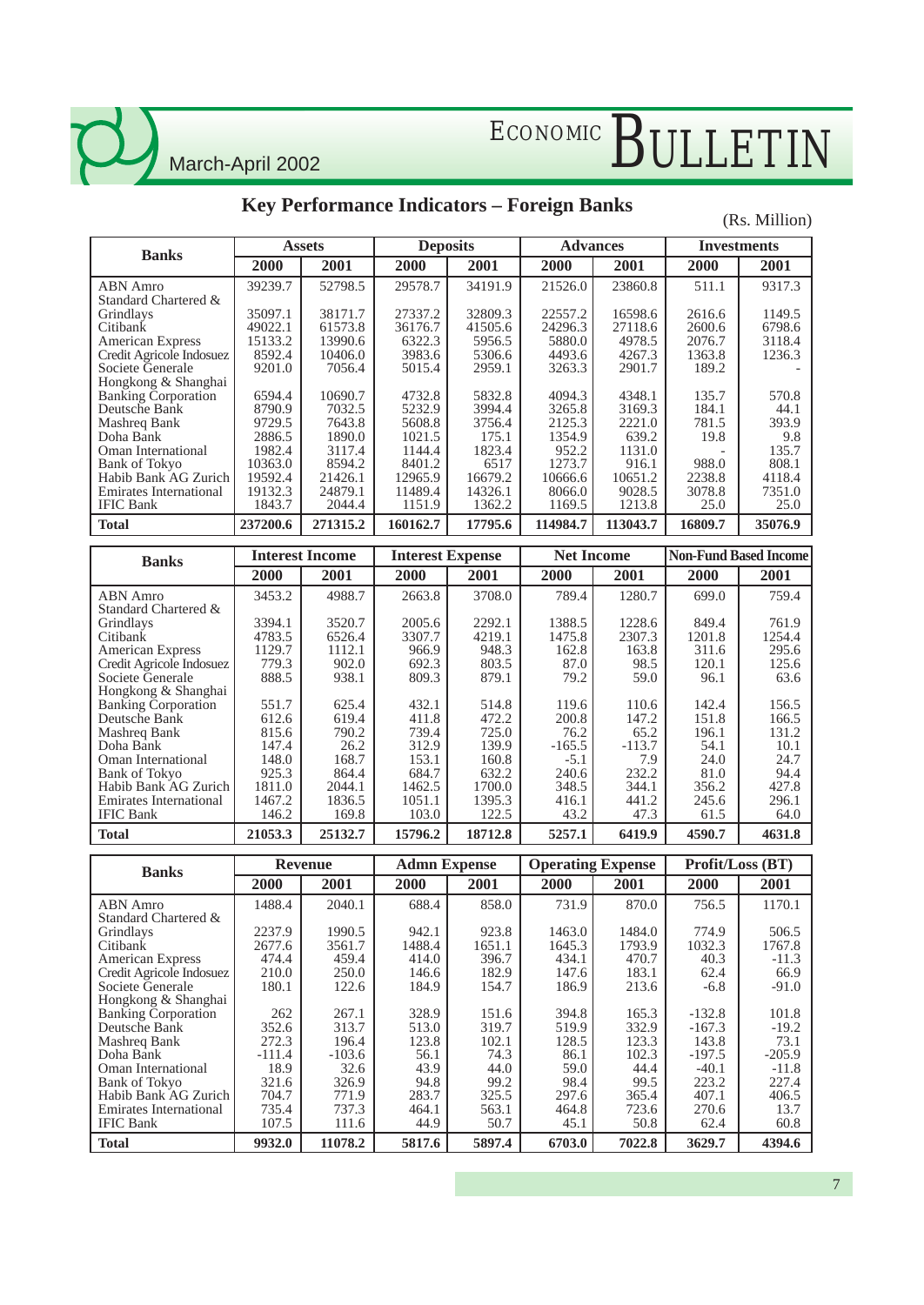# ECONOMIC BULLETIN

#### **Growth Rates**

| <b>Banks</b>                                 |                    | <b>Assets</b>     | <b>Deposits</b>      |                   | <b>Advances</b>     |                     | <b>Investments</b>   |                    |  |
|----------------------------------------------|--------------------|-------------------|----------------------|-------------------|---------------------|---------------------|----------------------|--------------------|--|
|                                              | <b>2000</b>        | 2001              | <b>2000</b>          | 2001              | 2000                | 2001                | 2000                 | 2001               |  |
| <b>ABN</b> Amro<br>Standard Chartered &      | 40.60              | 34.55             | 48.36                | 15.60             | 26.45               | 10.85               | $-83.08$             | 1722.99            |  |
| Grindlays                                    | 10.95              | 8.76              | 23.84                | 20.02             | 24.38               | $-26.42$            | $-30.75$             | $-56.0$            |  |
| Citibank<br><b>American Express</b>          | 4.20<br>45.53      | 25.60<br>$-7.55$  | $-6.76$<br>14.23     | 14.73<br>$-5.79$  | 13.00<br>18.39      | 11.62<br>$-15.33$   | $-79.16$<br>450.56   | 161.42<br>50.16    |  |
| Credit Agricole Indosuez<br>Societe Generale | 21.38<br>22.36     | 21.11<br>$-23.31$ | 12.24<br>20.20       | 33.21<br>$-41.00$ | 22.00<br>$-13.41$   | $-5.04$<br>$-11.08$ | 72.31<br>$-50.17$    | $-9.35$            |  |
| Hongkong & Shanghai                          |                    |                   |                      |                   |                     |                     |                      |                    |  |
| <b>Banking Corporation</b><br>Deutsche Bank  | $-18.12$<br>23.23  | 62.12<br>$-20.00$ | $-15.14$<br>9.66     | 23.24<br>$-23.67$ | $-6.19$<br>9.53     | 6.20<br>$-2.95$     | $-85.19$<br>$-73.88$ | 320.63<br>$-76.05$ |  |
| Mashreg Bank                                 | 39.08              | $-21.44$          | 37.06                | $-33.03$          | $-16.51$            | 4.50                | 483.21               | $-49.60$           |  |
| Doha Bank<br>Oman International              | $-7.83$<br>$-2.56$ | $-34.52$<br>57.25 | $-56.31$<br>$-14.96$ | $-82.86$<br>59.33 | $-17.46$<br>$-8.02$ | $-52.82$<br>18.78   | 102.04               | $-50.51$<br>100.0  |  |
| <b>Bank of Tokyo</b><br>Habib Bank AG Zurich | $-0.61$<br>17.02   | $-17.07$<br>9.36  | 1.88<br>8.80         | $-22.43$<br>28.64 | 13.90<br>13.47      | $-28.08$<br>$-0.14$ | $-68.79$<br>142.29   | $-18.21$<br>83.96  |  |
| <b>Emirates International</b>                | 27.86              | 30.04             | 2.50                 | 24.69             | 10.92               | 11.93               | 96.46                | 138.76             |  |
| <b>IFIC Bank</b>                             | 4.85               | 10.89             | 8.45                 | 18.26             | 9.16                | 3.79                | $-78.13$             |                    |  |

| <b>Banks</b>                  |          | <b>Interest Income</b> | <b>Interest Expense</b> |          | <b>Net Int. Income</b> |           | <b>Non-Fund Based Income</b> |          |  |
|-------------------------------|----------|------------------------|-------------------------|----------|------------------------|-----------|------------------------------|----------|--|
|                               | 2000     | 2001                   | 2000                    | 2001     | 2000                   | 2001      | 2000                         | 2001     |  |
| ABN Amro                      | 6.23     | 44.47                  | 2.96                    | 39.20    | 18.99                  | 62.24     | 9.49                         | 8.64     |  |
| Standard Chartered &          |          |                        |                         |          |                        |           |                              |          |  |
| Grindlays                     | $-12.10$ | 3.73                   | $-23.65$                | 14.29    | 12.47                  | $-11.52$  | 15.71                        | $-10.30$ |  |
| Citibank                      | $-11.41$ | 36.44                  | $-18.21$                | 27.55    | 8.87                   | 56.34     | 14.80                        | 4.38     |  |
| <b>American Express</b>       | 15.58    | $-1.56$                | 10.36                   | $-1.92$  | 60.71                  | 0.61      | 10.22                        | $-5.13$  |  |
| Credit Agricole Indosuez      | $-7.70$  | 15.74                  | $-6.00$                 | 16.06    | $-19.29$               | 13.22     | $-18.58$                     | 4.58     |  |
| Societe Generale              | $-10.59$ | 5.58                   | $-14.43$                | 8.62     | 65.34                  | $-25.51$  | $-13.58$                     | $-33.82$ |  |
| Hongkong & Shanghai           |          |                        |                         |          |                        |           |                              |          |  |
| <b>Banking Corporation</b>    | $-46.85$ | 13.36                  | $-52.09$                | 19.14    | $-12.19$               | $-7.53$   | $-34.47$                     | 9.90     |  |
| Deutsche Bank                 | $-14.38$ | 1.11                   | $-20.75$                | 14.67    | 2.50                   | $-26.69$  | $-59.07$                     | 9.68     |  |
| Mashreq Bank                  | 5.09     | $-3.11$                | 2.51                    | $-1.95$  | 39.05                  | $-14.44$  | $-53.21$                     | $-33.10$ |  |
| Doha Bank                     | $-22.71$ | $-82.23$               | 1.62                    | $-55.29$ | 41.21                  | $-31.30$  | 36.62                        | $-81.33$ |  |
| Oman International            | $-12.27$ | 13.99                  | 0.07                    | 5.03     | $-132.48$              | $-254.90$ | 23.71                        | 2.92     |  |
| <b>Bank of Tokyo</b>          | $-5.98$  | $-6.58$                | $-2.74$                 | $-7.67$  | $-14.10$               | $-3.49$   | $-29.13$                     | 16.54    |  |
| Habib Bank AG Zurich          | 3.41     | 12.87                  | 5.81                    | 16.24    | $-5.58$                | $-1.26$   | $-1.74$                      | 20.10    |  |
| <b>Emirates International</b> | $-15.48$ | 25.17                  | $-21.64$                | 32.75    | 5.45                   | 6.03      | $-6.37$                      | 20.56    |  |
| <b>IFIC Bank</b>              | $-9.31$  | 16.14                  | $-17.40$                | 18.93    | 18.36                  | 9.49      | 36.36                        | 4.07     |  |

| <b>Banks</b>               |          | Revenue  |         | <b>Admn Expense</b> |         | <b>Operating Expense</b> | Profit/Loss (BT) |           |  |
|----------------------------|----------|----------|---------|---------------------|---------|--------------------------|------------------|-----------|--|
|                            | 2000     | 2001     | 2000    | 2001                | 2000    | 2001                     | 2000             | 2001      |  |
| <b>ABN</b> Amro            | 11.72    | 37.07    | 9.58    | 24.64               | 9.63    | 25.86                    | 7.44             | 54.67     |  |
| Standard Chartered &       |          |          |         |                     |         |                          |                  |           |  |
| Grindlays                  | 13.67    | $-11.06$ | 13.07   | $-1.94$             | $-1.66$ | 38.50                    | $-12.63$         | $-34.64$  |  |
| Citibank                   | 11.41    | 33.02    | $-4.53$ | 10.93               | $-5.11$ | 9.09                     | 99.94            | 71.25     |  |
| <b>American Express</b>    | 23.54    | $-3.16$  | $-3.74$ | $-4.18$             | $-3.09$ | 11.88                    | $-186.85$        | $-128.04$ |  |
| Credit Agricole Indosuez   | $-26.83$ | 19.05    | 3.02    | 24.76               | 3.72    | 24.05                    | $-56.88$         | 7.21      |  |
| Societe Generale           | 13.20    | $-31.93$ | 3.59    | $-16.33$            | 4.71    | $-17.23$                 | $-87.05$         | 1238.24   |  |
| Hongkong & Shanghai        |          |          |         |                     |         |                          |                  |           |  |
| <b>Banking Corporation</b> | $-25.88$ | 1.95     | 23.23   | $-53.91$            | 24.47   | $-54.33$                 | $-334.28$        | $-176.77$ |  |
| Deutsche Bank              | $-41.81$ | $-11.03$ | $-8.00$ | $-37.68$            | $-7.66$ | $-37.91$                 | -459.78          | $-88.52$  |  |
| Mashreg Bank               | $-42.54$ | $-27.87$ | 0.65    | $-17.53$            | 0.81    | $-17.66$                 | $-53.40$         | $-49.17$  |  |
| Doha Bank                  | 43.56    | $-7.00$  | 14.26   | 32.44               | 54.99   | 34.17                    | 53.01            | 3.94      |  |
| Oman International         | $-46.15$ | 72.49    | 2.33    | 2.33                | 2.56    | 0.23                     | 414.10           | $-70.57$  |  |
| <b>Bank of Tokyo</b>       | $-18.46$ | 1.65     | $-2.47$ | 4.64                | $-2.47$ | 4.96                     | $-24.90$         | 1.88      |  |
| Habib Bank AG Zurich       | $-3.68$  | 9.54     | 4.61    | 14.73               | 4.61    | 14.73                    | 0.20             | $-0.15$   |  |
| Emirates International     | 12.0     | 0.26     | 6.08    | 21.33               | 4.76    | 21.19                    | 26.92            | $-94.94$  |  |
| <b>IFIC Bank</b>           | 31.74    | 3.81     | 16.02   | 12.92               | 16.54   | 12.64                    | 79.83            | $-2.56$   |  |

(%)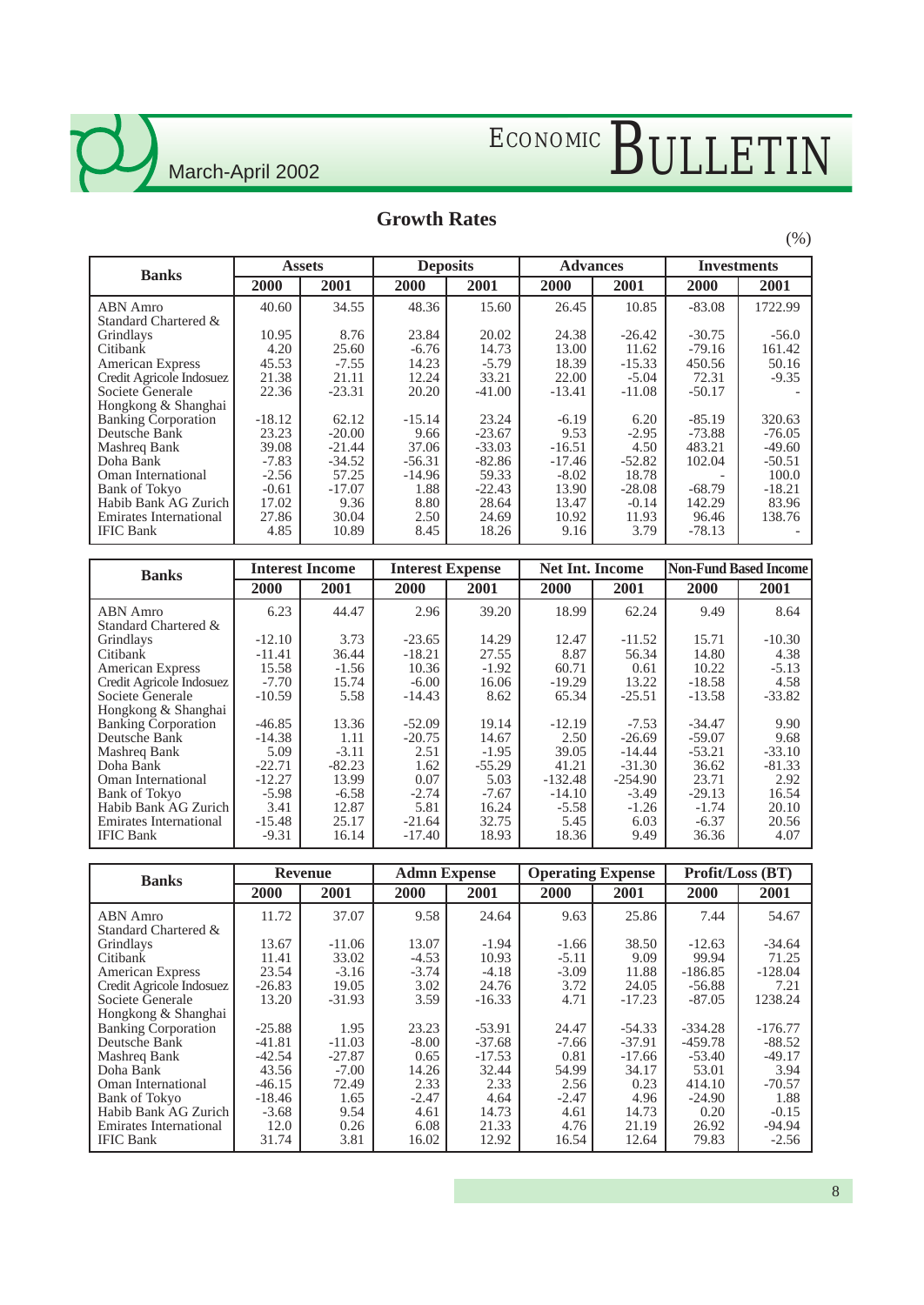## ECONOMIC BULLETIN

Cumulative profits of 10 foreign banks recorded a 21.1% rise in 2001. While Citibank continued to earn the highest profit, a significant jump by ABN Amro enabled the bank to cross the Rs1 billion mark. Hongkong & Shanghai Banking Corporation, which had registered a decline in profit (BT) since 1998 and a loss in 2000, was able to convert this loss into profit in2001. Over 78% of the foreign banks' total profit was earned by Citibank, ABN Amro and Standard Chartered. Profit at Emirates International was the lowest. improves

> Of the five banks that incurred losses, Doha's continued to rise. Oman International was able to reduce its loss, whereas earlier profit at American Express was converted into loss. However, foreign banks were able to reduce their cumulative losses by 38% in 2001.

#### *Ratio Analysis*

Liquidity in a bank is difficult to measure because a bank's liquidity position changes daily. By the time the bank's financial data is processed, the ratios may not represent the current position. Nevertheless an attempt has been made to measure liquidity by looking at two ratios. These are advances to deposits and earning assets to total assets.

Advances / **Deposits** ratio

Profit

In 2001 the advances to deposits ratio averaged 76.6% for the 15 banks, only slightly higher over 2000. The ratio varied considerably with the size of the banks; small banks registering higher ratio on average, than the larger banks.



This ratio ranges from as low as 14.7% for Bank of Tokyo to as high as 166.6% for Doha Bank. Among the big banks, ABN Amro and Standard Chartered & Grindlays recorded a decline, while Citibank showed an increase in

its advances to deposits ratio. However, the ratio was 65.1% for Standard Chartered & Grindlays, 66.2% for Citibank and 71.2% for ABN Amro. This was below the foreign banks average of 76.67%.

total assets Earning Assets to Total Assets ratio averaged 68.3% for all banks, almost the same as that of the preceding year. The ratio ranged from 85.5% for ABN Amro to 45.0% for Doha Bank. Citibank and Standard Chartered & Grindlays were among the three big banks, which recorded an above average ratio.

Earning assets /

ratio

Cost of deposits rises for 9 banks

 $\overline{L}$   $\alpha w$ intermediation cost

Net interest margin

**Spread** shrinking During 2001 the average cost of deposits for all banks has come down to 8.71% from 8.92%. Banks recording increase in their cost of deposits include Citibank, ABN Amro and Standard Chartered & Grindlays. At 12.71% the cost of deposits ratio for Societe Generale continues to be the highest. Hongkong & Shanghai Banking Corporation on the other hand, has the lowest cost of deposits at 6.84%.

Intermediation cost has been further reduced, as the ratio averaged 2.78% in 2001 against 3.13% in 2000. While ABN Amro, Citibank and Standard Chartered & Grindlays have managed to curtail their intermediation costs, Doha Bank incurred the highest cost at 5.84%, a big increase over 2000. Though Hongkong & Shanghai Banking Corporation has drastically reduced its cost of intermediation by 300 basis points, the ratio is the lowest at 1.30% for Bank of Tokyo.

The average spread of foreign banks, except Doha, showed a marginal fall from 4.52% in 2000 to 4.43% in 2001. Doha Bank however, recorded a rising negative spread. Mashreq Bank has the highest spread at 8.2%, while it was the lowest at 2.2% for Hongkong & Shanghai Banking Corporation. Among the bigger banks, Citibank registered a rising spread, while ABN Amro and Standard Chartered & Grindlays recorded lower spread.

Fewer banks saw an increase in their net interest margin (NIM) as most recorded a fall in their yield on average earning assets. Citibank recorded the highest yield on earning assets at 10.33%. while it was the lowest at 0.60% for Oman International. It continued to be negative for Doha Bank.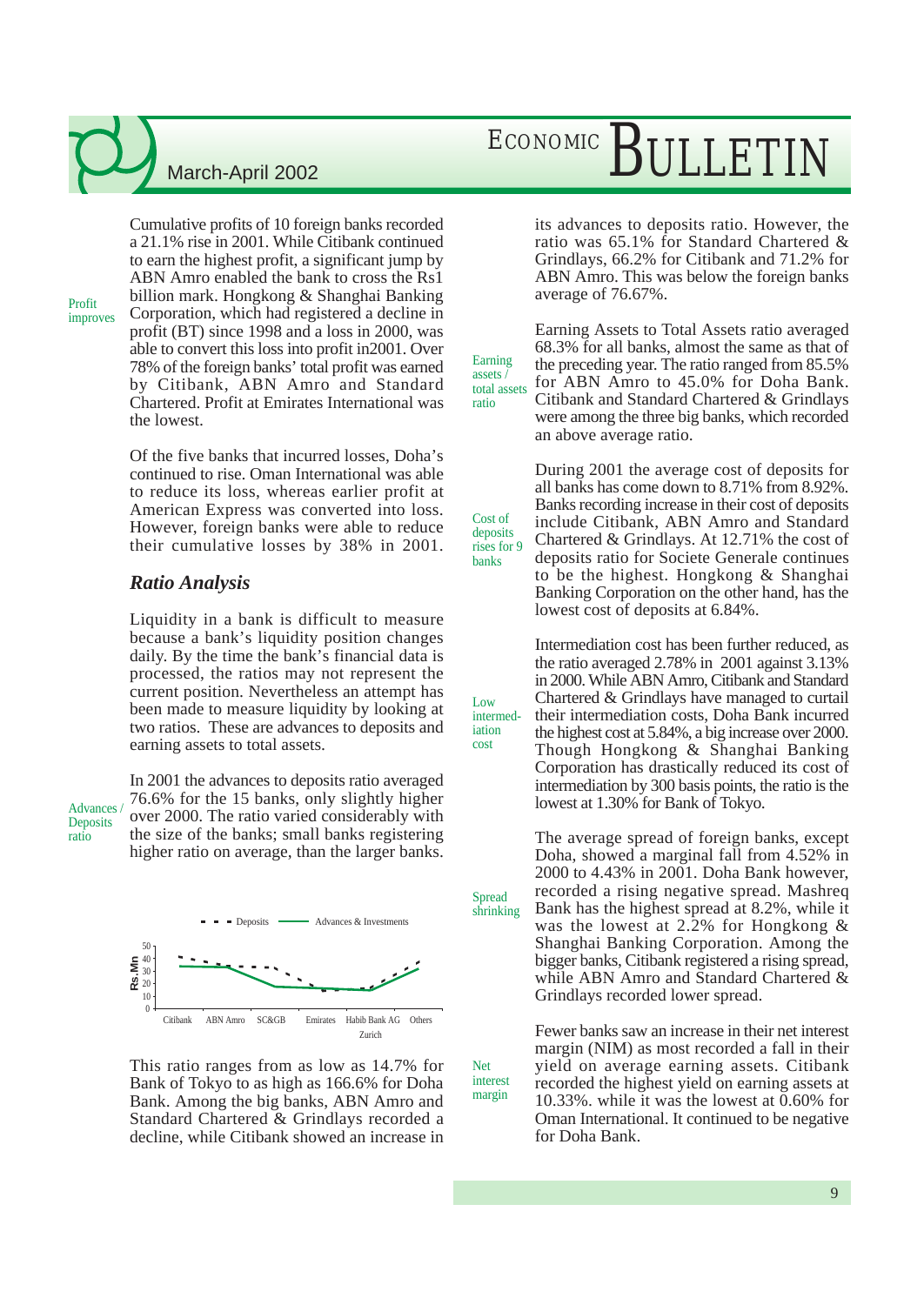

 $\zeta$ 

# ECONOMIC BULLETIN

### **Key Ratios**

|                             |                 |        |                                               |        |                 |        |                            |         |                                           | $(\% )$ |
|-----------------------------|-----------------|--------|-----------------------------------------------|--------|-----------------|--------|----------------------------|---------|-------------------------------------------|---------|
|                             | <b>ABN</b> Amro |        | <b>Standard Chartered</b><br><b>Grindlays</b> |        | <b>Citibank</b> |        | American<br><b>Express</b> |         | <b>Credit Agricole</b><br><b>Indosuez</b> |         |
|                             | 2000            | 2001   | 2000                                          | 2001   | 2000            | 2001   | 2000                       | 2001    | 2000                                      | 2001    |
| Cost of Deposit             | 8.77            | 8.80   | 6.83                                          | 7.01   | 8.01            | 8.99   | 8.58                       | 7.25    | 9.86                                      | 9.23    |
| <b>Intermediation Cost</b>  | 2.27            | 2.04   | 3.21                                          | 2.82   | 3.60            | 3.52   | 3.68                       | 3.03    | 2.09                                      | 2.10    |
| Pre-Tax Margin              | 50.83           | 57.36  | 34.63                                         | 25.45  | 38.55           | 49.63  | 8.49                       | $-2.46$ | 29.71                                     | 26.76   |
| <b>Return on Assets</b>     | 2.25            | 2.54   | 2.32                                          | 1.38   | 2.15            | 3.20   | 0.32                       | $-0.08$ | 0.80                                      | 0.70    |
| Return on Deposits          | 3.06            | 3.67   | 3.14                                          | 1.68   | 2.75            | 4.55   | 0.68                       | $-0.18$ | 1.66                                      | 1.44    |
| Spread                      | 3.88            | 3.87   | 6.88                                          | 5.59   | 5.42            | 6.99   | 4.39                       | 2.62    | 2.73                                      | 2.78    |
| <b>Advances to Deposits</b> | 77.85           | 71.17  | 82.36                                         | 65.10  | 61.08           | 66.19  | 91.48                      | 88.43   | 108.55                                    | 94.30   |
| Earn. Assets to T. Assets   | 81.29           | 85.54  | 74.19                                         | 76.29  | 74.19           | 73.84  | 68.19                      | 77.37   | 78.99                                     | 79.07   |
| Net Interest Margin         | 2.89            | 3.25   | 5.61                                          | 4.40   | 9.28            | 10.33  | 1.87                       | 1.45    | 1.41                                      | 1.31    |
| Revenue to Expense Ratio    | 216.21          | 237.77 | 237.54                                        | 215.47 | 162.17          | 828.11 | 114.6                      | 115.8   | 143.25                                    | 136.69  |

|                             |         | <b>Societe</b><br><b>Generale</b> |          | Hong Kong &<br><b>Shanghai Bank</b> |          | <b>Deutsche Bank</b> |        | <b>Mashreq</b><br><b>Bank</b> |           | Doha Bank |  |
|-----------------------------|---------|-----------------------------------|----------|-------------------------------------|----------|----------------------|--------|-------------------------------|-----------|-----------|--|
|                             | 2000    | 2001                              | 2000     | 2001                                | 2000     | 2001                 | 2000   | 2001                          | 2000      | 2001      |  |
| Cost of Deposit             | 11.21   | 12.71                             | 6.84     | 6.84                                | 6.36     | 7.57                 | 11.0   | 9.9                           | 14.4      | 10.99     |  |
| <b>Intermediation Cost</b>  | 2.56    | 2.24                              | 5.21     | 2.01                                | 7.92     | 5.13                 | 1.84   | 1.39                          | 2.58      | 5.84      |  |
| Pre-Tax Margin              | $-3.78$ | $-74.23$                          | $-50.61$ | 38.11                               | $-47.45$ | $-6.12$              | 52.81  | 37.22                         |           |           |  |
| <b>Return on Assets</b>     | $-0.08$ | $-1.12$                           | $-1.81$  | 1.18                                | $-2.10$  | $-0.24$              | 1.72   | 0.84                          | $-6.58$   | $-8.62$   |  |
| Return on Deposits          | $-0.15$ | $-2.28$                           | $-2.57$  | 1.93                                | $-3.34$  | $-0.42$              | 2.96   | 1.56                          | $-11.79$  | $-34.4$   |  |
| Spread                      | 4.01    | 5.43                              | 3.09     | 2.22                                | 7.65     | 6.70                 | 8.27   | 8.19                          | $-4.92$   | $-8.55$   |  |
| <b>Advances to Deposits</b> | 76.53   | 77.31                             | 82.04    | 79.90                               | 62.45    | 69.74                | 48.15  | 46.41                         | 89.20     | 166.65    |  |
| Earn. Assets to T. Asstes   | 69.81   | 63.65                             | 75.87    | 79.90                               | 54.93    | 54.86                | 50.63  | 50.35                         | 51.70     | 45.00     |  |
| Net Interest Margin         | 1.36    | 1.14                              | 2.15     | 1.60                                | 4.59     | 3.39                 | 1.80   | 1.49                          | $-10.64$  | $-10.58$  |  |
| Revenue to Expense Ratio    | 97.40   | 79.25                             | 79.66    | 176.19                              | 68.73    | 98.12                | 219.95 | 192.95                        | $-198.57$ | $-139.43$ |  |

|                             | Oman<br><b>International</b> |         | <b>Bank of Tokyo</b> |        | <b>Habib Bank AG</b><br><b>Zurich</b> |        | <b>Emirates</b><br><b>International</b> |        | <b>IFIC Bank</b> |        |
|-----------------------------|------------------------------|---------|----------------------|--------|---------------------------------------|--------|-----------------------------------------|--------|------------------|--------|
|                             | 2000                         | 2001    | 2000                 | 2001   | 2000                                  | 2001   | 2000                                    | 2001   | 2000             | 2001   |
| Cost of Deposit             | 11.01                        | 8.86    | 8.21                 | 8.31   | 8.95                                  | 9.38   | 7.03                                    | 7.05   | 6.69             | 7.82   |
| <b>Intermediation Cost</b>  | 3.16                         | 2.42    | 1.14                 | 1.30   | 1.74                                  | 1.80   | 3.10                                    | 2.84   | 2.91             | 3.24   |
| Pre-Tax Margin              | $-212.17$                    | $-36.2$ | 69.40                | 69.56  | 57.77                                 | 52.66  | 36.80                                   | 1.86   | 58.05            | 54.48  |
| <b>Return on Assets</b>     | $-2.00$                      | $-0.46$ | 2.15                 | 2.40   | 2.24                                  | 1.98   | 1.59                                    | 0.06   | 3.46             | 3.13   |
| Return on Deposits          | $-3.22$                      | $-0.80$ | 2.68                 | 3.05   | 3.27                                  | 2.74   | 2.38                                    | 0.11   | 5.64             | 4.84   |
| Spread                      | 2.37                         | 3.90    | 5.88                 | 5.77   | 4.23                                  | 2.90   | 4.94                                    | 4.12   | 4.05             | 5.33   |
| <b>Advances to Deposits</b> | 79.81                        | 70.19   | 14.37                | 14.68  | 80.64                                 | 71.91  | 67.57                                   | 66.22  | 101.215          | 94.8   |
| Earn. Assets to T. Asstes   | 55.08                        | 51.86   | 63.15                | 64.74  | 75.61                                 | 81.17  | 71.92                                   | 74.75  | 75.64            | 66.42  |
| Net Interest Margin         | $-0.46$                      | 0.60    | 3.67                 | 3.78   | 2.54                                  | 2.07   | 3.4                                     | 2.68   | 3.17             | 3.66   |
| Revenue to Expense Ratio    | 43.05                        | 74.09   | 339.24               | 329.54 | 248.40                                | 237.14 | 158.46                                  | 130.94 | 239.42           | 220.12 |

10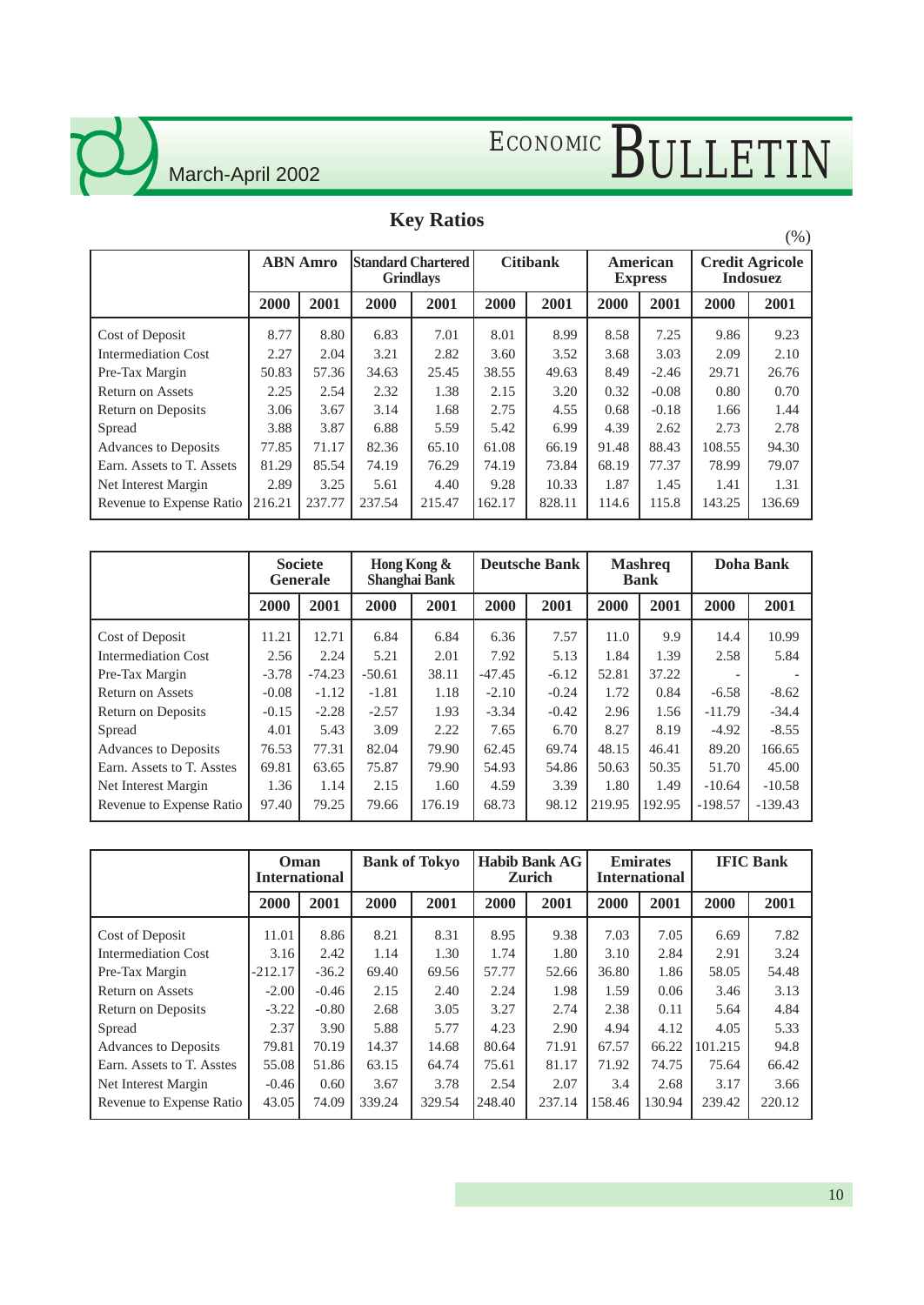Pre-tax profit margin The analysis further shows that of the foreign banks under review, pre-tax profit margin for five banks was in negative. Societe Generale recorded the highest negative ratio, followed by American Express, Oman International, Deutsche Bank and Doha Bank. Doha Bank had suffered a loss and its revenue was in negative due to high interest expenses.

Among the remaining ten banks, the Bank of Tokyo posted the highest pre-tax profit margin at 69.6% while the ratio was at its lowest for Emirates International after drastic reduction in pre-tax margin to only 1.9% from 36.8% a year earlier. Citibank, ABN Amro and Standard Chartered & Grindlays recorded positive pretax profit margins in the range of 25.4% to 57.4%.

Return on assets ratio shows how efficiently total net assets have been employed by the bank. The analysis revealed that this ratio declined for most of the banks. American Express, Societe Generale, Deutsche Bank, Oman International and Doha Bank were among the group which recorded negative return. Only four banks recorded increase in the ratio. Hongkong & Shanghai Banking Corporation showed substantial improvement from negative to positive return. The highest ratio was 3.2% for Citibank, while Emirates International posted the lowest ratio at 0.06%. Doha Bank suffered 300 basis point increase in its negative return.

High return on deposits attracts customers. Banks like Citibank, Hongkong & Shanghai Banking Corporation and IFIC have recorded increase in the ratio. The highest return on deposits amongst the 15 banks was 4.84% offered by IFIC Bank, followed by Citibank (4.55%) and ABN Amro (3.67%). The Standard Chartered & Grindlays recorded a lower ratio at 1.38%. Citibank registered nearly 200 basis point increase in the ratio.

## ECONOMIC BULLETIN

Hongkong & Shanghai Banking Corporation recorded a substantial improvement as it was able to convert its negative ratio to a positive in 2001. Emirates International and Mashreq Bank registered significant decline in the ratio. Four banks recorded negative return on deposits. Among these, Doha Bank posted the highest (34.4%) while American Express suffered the lowest negative return of 0.18% in 2001.

#### *Conclusion*

The above analysis reveals that foreign banks are operating in a competitive environment. The three-banks, ABN Amro, Standard Chartered & Grindlays and Citibank continue to dominate the market. These banks showed improved performance last year despite a few set backs.

Among the other banks, American Express is facing some difficulties. However, Hongkong & Shanghai Banking Corporation has improved its performance, while Emirates International is gradually emerging as a sound bank. Habib Bank A.G. Zurich and Bank of Tokyo are also doing well. Mashreq Bank has shown mixed performance. Oman International and Doha Bank need to put extra efforts to improve their performance.

Foreign banks have enjoyed robust profitability in the past. Generally foreign banks are selective in their clientele and offer personalized services by targeting reputable established companies and individuals. However to survive in the changed scenario, foreign banks in Pakistan need to identify new clients other than multinational companies and blue chip corporations, and come up with new innovative products. As some domestic banks have also come up with innovative products and are targeting the market, which had previously been the exclusive domain of foreign banks, competition among banks is likely to get tougher with the passage of time.

Return on assets

Return on deposits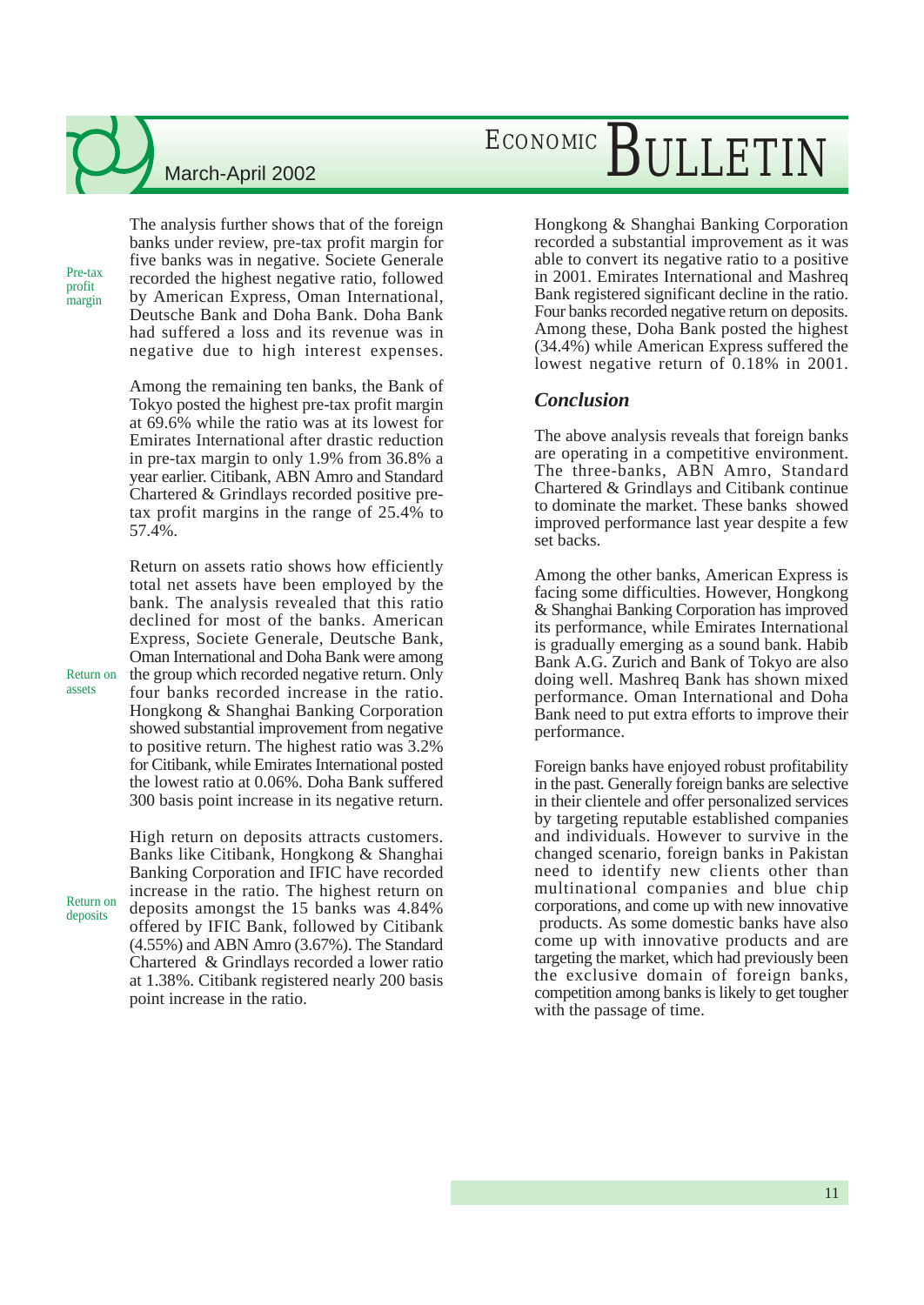March-April 2002

### **Banking Sector Restructuring in Pakistan**

In 1997, the Government of Pakistan embarked upon a banking sector reform programme. The nationalised commercial banks (NCBs) were in need of structural changes and the central bank's autonomy had to be strengthened, empowering it to play a more effective role as regulator over the financial sector without outside interference. NCBs were faced with, high level of loan defaults which remained unresolved in an effective court system, poor management, distortion in expenditure, political interference, credit ceilings, lack of financial discipline, overstaffing, over branching and at times undue pressures by labour unions resulted

Need for reforms

> in large operating losses. They needed reforms to improve institutional working. It is only when financial institutions are run

> prudently and efficiently with greater credit discipline, free from the interference of vested interests and operating under a strong regulatory framework can a healthy system evolve and contribute in improving the country's prospects for growth. It also improves the poor's access to financial services.

> It was with this objective that banking sector structural reforms were undertaken and which continues to date, with much progress having been achieved.

In early 1997, the State Bank of Pakistan and the Ministry of Finance designed and started to implement the banking reform program. **Objective** of reforms

These reforms aimed to: -

- q strengthen financial discipline,
- q enhance the authority and the ability of the central bank to supervise banks and enforce regulations, q improve the legal and judicial process for
- enforcing financial contracts,
- q initiate corporate governance reforms in the NCBs and development financial institutions (DFIs).
- q bring prudential regulations and financial disclosure standards to international levels to increase transparency,
- q improve corporate governance by appointing professionals to the management and boards of the NCBs and DFIs.
- q initiate a comprehensive privatisation program.

As part of the reform program, the State Bank of Pakistan Act 1956, the Banking Companies

**Major** initiatives

> **SBP** initiatives

Ordinance 1962 and the Banks Nationalisation Act 1974 were amended to strengthen autonomy of the State Bank. These amendments empowered the Central Bank to enforce the financial discipline and supervise and control the financial sector without outside interference.

The State Bank of Pakistan (SBP) also strengthened its supervision over the financial sector, with the view to devise a system of continuous surveillance, including providing early warning and hence timely action to correct adverse developments.

It is carrying out continuous offsite monitoring through periodic reports submitted by banks/ non-bank financial institutions to identify those institutions which reflect a high probability of financial difficulty so that policies and corrective actions can be designed and implemented.

The Central Bank has improved its on site inspection reports prepared under the newly introduced CAMELS rating system. It has recruited young professionals who have received training and their reports are more specific and focused than before, facilitating specific remedial actions.

To strengthen the capital base of banks, the SBP has moved to the Basle system of defining minimum capital requirements for banks. All banks are now required to maintain capital and unencumbered general reserves, the value of which is not less than 8% of the risk weighted assets. Also the minimum paid up capital requirement for banks was raised.

Among other measures taken by the State Bank, was strengthening of prudential regulations of banks, enhancing recovery efforts of defaulted loans and restructuring of public sector banks in terms of staff strength and branch network. Banks have also been asked to prepare their financial statements according to international accounting standards and improve public disclosure by the introduction of credit rating.

Non-core activities of the SBP have been separated out so that the central bank can concentrate on monetary policy and financial sector regulation. As mentioned, the capacity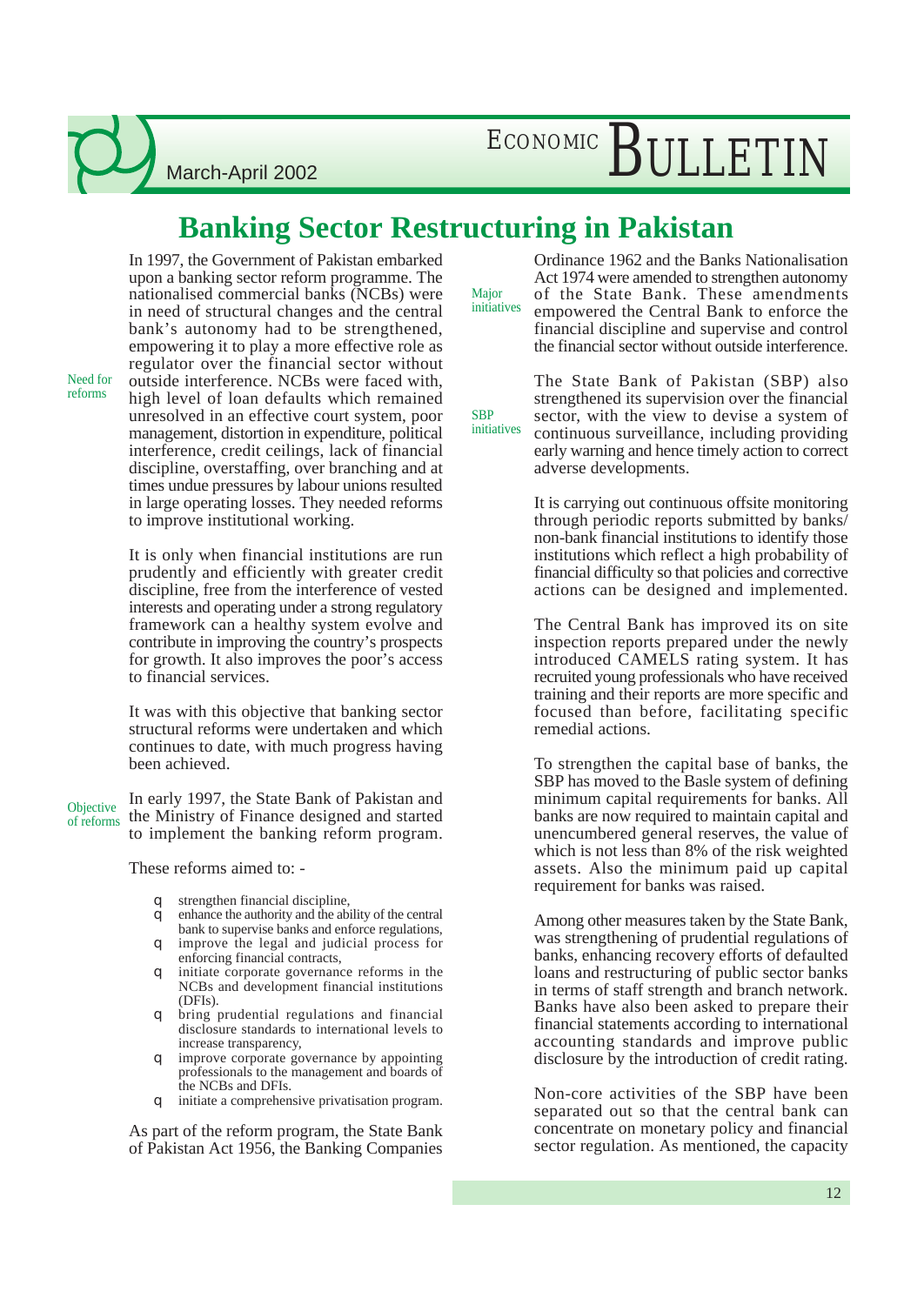**NCBs** 

## ECONOMIC RIJLETIN

of SBP in supervision and regulations of banks have been upgraded significantly, primarily through a change in the supervisory methodology.

The process of restructuring/reorganisation is in progress in the NCBs. The three large public sector banks, National Bank of Pakistan, Habib Bank Ltd and United Bank Ltd have drawn up major restructuring plans, which are being pursued to check the deterioration and achieve initiatives

#### better results.

To improve loan recovery and facilitate banks' privatisation, the Corporate & Industrial Restructuring Corporation (CIRC) has been set up, which helps in the restructuring of the balance sheets of NCBs and DFIs by assuming from them all private sector non-performing loans of over Rs.10 million, starting with those that already have court order for execution.

#### *Box Corporate & Industrial Restructuring Corporation 1*

- Established as an autonomous body under the Ministry of Finance, Government of Pakistan.
- To play a pivotal role for Pakistan's financial sector restructuring; acquisition and resolution of non-performing assets of financial institutions; and management & arrangement of sales of non-performing loans of government owned banks.
- Assist banks in dealing with distressed enterprises, clearing up their balance sheets and to make them ready for privatisation by removing the NPA.
- Assumed non-performing assets worth Rs.59 billion during the first year of its operation since May 2001.
- Sold 45 units with an outstanding amount of Rs.6.5 billion.
- 139 units with an outstanding amount of Rs.33 billion returned to respective financial institutions for assisted resolution.
- It will initiate second phase of its operations for disposal of sick units or non-performing assets in the first week of May.

In the pre-structural reform era, the large public sector banks were characterized by: -

- q large non-performing loans,
- q excess manpower,
- q large branch network,
- q absence of business focus,
- q poor customer service,
- q limited products/services offered,
- q high intermediation costs,
- q outside pressure,

**Experience** of public sector banks

- q ineffective court procedures for recovery of loan defaults,
- q poor disclosure standards.

These large public sector banks have initiated:-

q manpower rightsizing

- q branch rationalisation
- q enhanced recovery effort
- q hiring of professionals
- q restructuring the organizational structure
- q improving credit organizational structure
- q automation of branches

SBP lends support Two public sector banks, United Bank Ltd and Habib Bank Ltd suffering from an inadequate capital base, approached the SBP for bailout packages. Before allowing for equity support, certain pre-conditions had to be met, which included among others: -

- q action plan that should support the policy objectives of re-capitalisation,
- q improve their recovery position,
- q guarantee expansion of their resource base,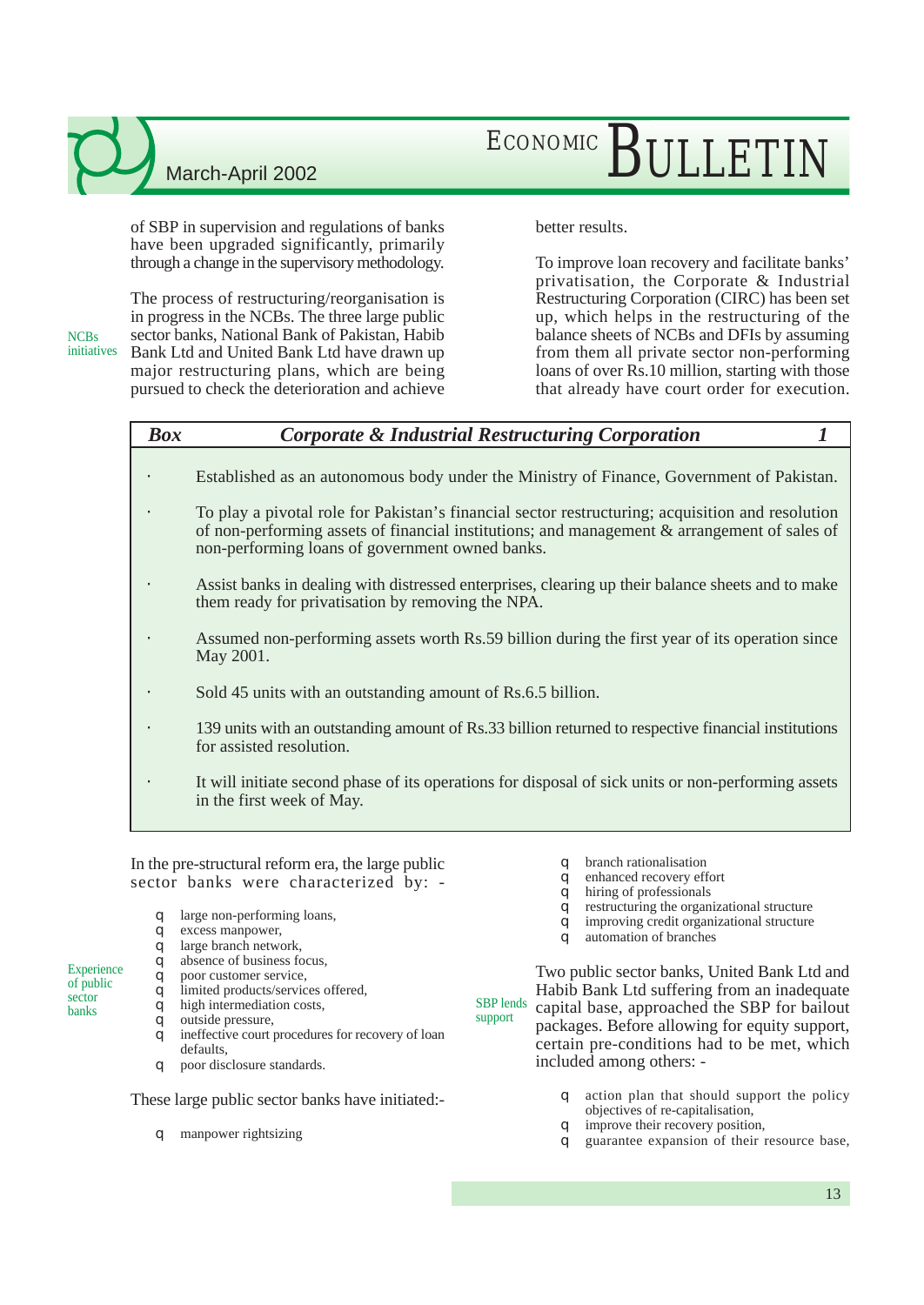## ECONOMIC BULLETIN

q improve the internal generation of earning on self sustained basis,

- q settle their outstanding dues with CBR,
- q commit themselves to freeze their establishment expenditures and working strength.

It was only after receipt of these action plans, with the approval of the government, that equity support amounting to Rs.21 billion was released for UBL and Rs.9.7 billion for HBL in 1998.

World Bank supports reforms

In December 1997, the World Bank lent support to the initial stages of Pakistan's banking reform program and announced a \$250 million loan for the sector (co-financed with another \$250 million by Japan).

The reform program initiated by the banks started to show positive results as performance indicators improved. In October 2001, the World Bank approved another \$300 million for the banking sector to assist it with its on-going reform program.

The focus was on: -

- q reduce the cost structure of state owned banks for efficiency,
- q reduce the tax on banks to attract private capital to the sector,
- q reform national savings schemes,
- q facilitate loan collateral foreclosure to reduce cost of default,
- q strengthen the central bank.

The World Bank is helping finance the restructuring cost of NCBs and also providing technical assistance to the Privatisation Commission for its banks privatisation program and to the central bank for strengthening its regulatory and supervisory role.

Various measures undertaken by the banks as part of the structural reform strategy has started to show positive results. Reforms show results

> As mentioned above, the State Bank, in a move to protect the interest of depositors had asked banks to maintain 8% capital to risk weighted assets ratio (CRWA).

> They were also required to achieve a minimum paid up capital of Rs.500 million, which was later raised to Rs.1 billion as on January 1, 2003.

The CRWA ratio of 4.5% in 1997 for all banks was less than the required level, mainly due to poor performance of NCBs. In later years however, the ratio improved and is now above the required level, which has helped the banks divert their investment towards more productive private sector advances.

A major irritant affecting the balance sheet of nationalised commercial banks has been the large quantum of non-performing loans. These were manifestations of poor financial discipline, political interference, at times collusion between the bankers and the borrowers at the expense of poor savers etc. Problem of NPLs remains the most dominant factor, affecting the earning capacity of the banks and hence the returns they offer to depositors.

**Recovery** efforts shows visible improvements

Capital adequacy improves

> Ratio of gross non-performing loans to total loans was 23.5% in 1997, being as high as 50.6% for specialized banks and 31.3% for nationalised commercial banks. The NCBs and DFIs were the major sources of bad loans, accounting for 90% of the bad loans in the entire system and were the main loss makers.

> The concerted efforts of the State Bank and the government's comprehensive accountability drive brought about positive response. Cash recovery in the three year period totaled Rs.70 billion, or a third of the stock of loan defaults.

> While the quantum figure of gross NPLs have risen from Rs.173 billion in 1997 to Rs.236.7 billion in 2000, it reflects the change in the basis of reporting. In recent years, SBP has adopted more vigorous standards for classifying loans, improved the reporting and disclosure requirements. The proportion of net NPLs to net advances ratio shows improvement. It however, still remains the major factor affecting the earning capacity of banks.

> The gross NPLs to gross advances ratio has declined marginally to 23.3% for all banks in 2000. In case of NCBs, this improvement is much more pronounced, (from 31.3% in 1997 to 26.5% in 2000) given their share in total NPLs. This shows that fresh loans are being extended much more prudently than was the case earlier.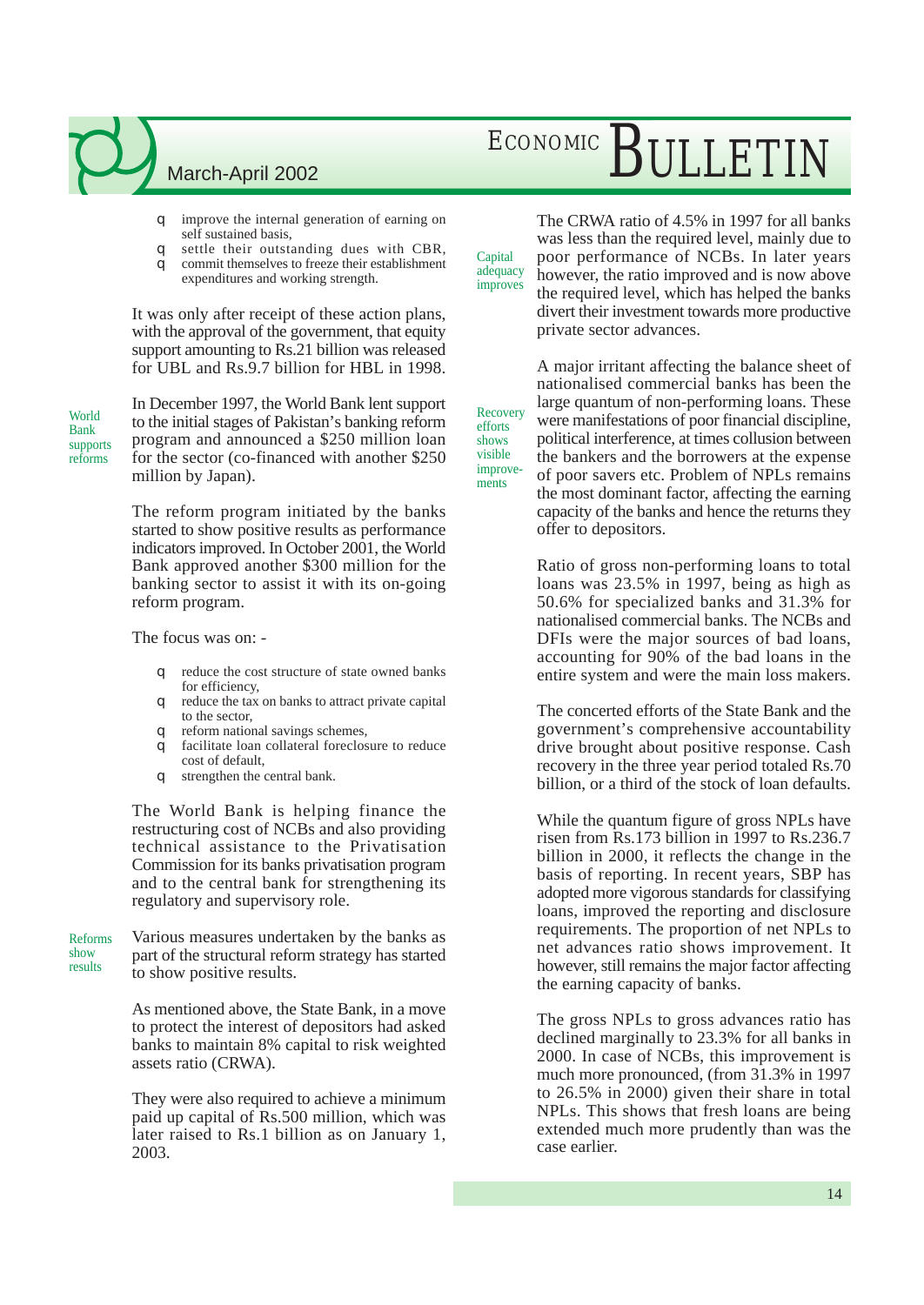March-April 2002

**Earnings** & profitability better

Measures undertaken by the banks have helped improve the sector's earning and profitability. The SBP Annual Report 2000-01, shows that return on assets (ROA) (after tax) and net interest margin showed an improvement in 2000 over 1997.

The ROA ratio of the banking industry remained negative during 1997-99, primarily on account of losses suffered by NCBs and specialized banks. As NCBs have a large share in the banking industry, their performance overshadows other banks. Profit earned by this group in 2000 resulted in a positive value of ROA of the banking industry.

Net interest margin has risen for NCBs from 1.5% in 1997 to 3.4% in 2000, while for all banks it rose from 2.8% to 3.3%.

Management

The SBP Annual Report 2000-01, has through some indicators gauged the change in management quality of the banking institutions indicators in the last four years. The expenditure to income ratio, for NCBs has declined from 104.5% in 1999 to 95.4% in 2000. The ratio of provisioning to total expenditure has also come down. There is however, an across the board increase in administrative expenses to total expenditure.

There were also more stringent disclosure standards imposed by the Central Bank. Legal and judicial reforms implemented in the past three years have facilitated financial contract dispute resolution. Implementation of court judgements is still ineffective partly due to remaining weaknesses in the law.

With regard to NCBs, the staff and branch rationalisation program is expected to bring down their cost/income ratios closer to international benchmark of 0.50.

The reduction in the branch network would enable the banks to upgrade the technology needed and improve the quality of financial services offered. The reduction in branches would lead to organizational transformation, fewer layers of hierarchy would reduce head office bureaucracy, have stronger controls and improved internal communications.

However, certain reform processes have to be strengthened further, with focus on bank privatisation as the next step in the process.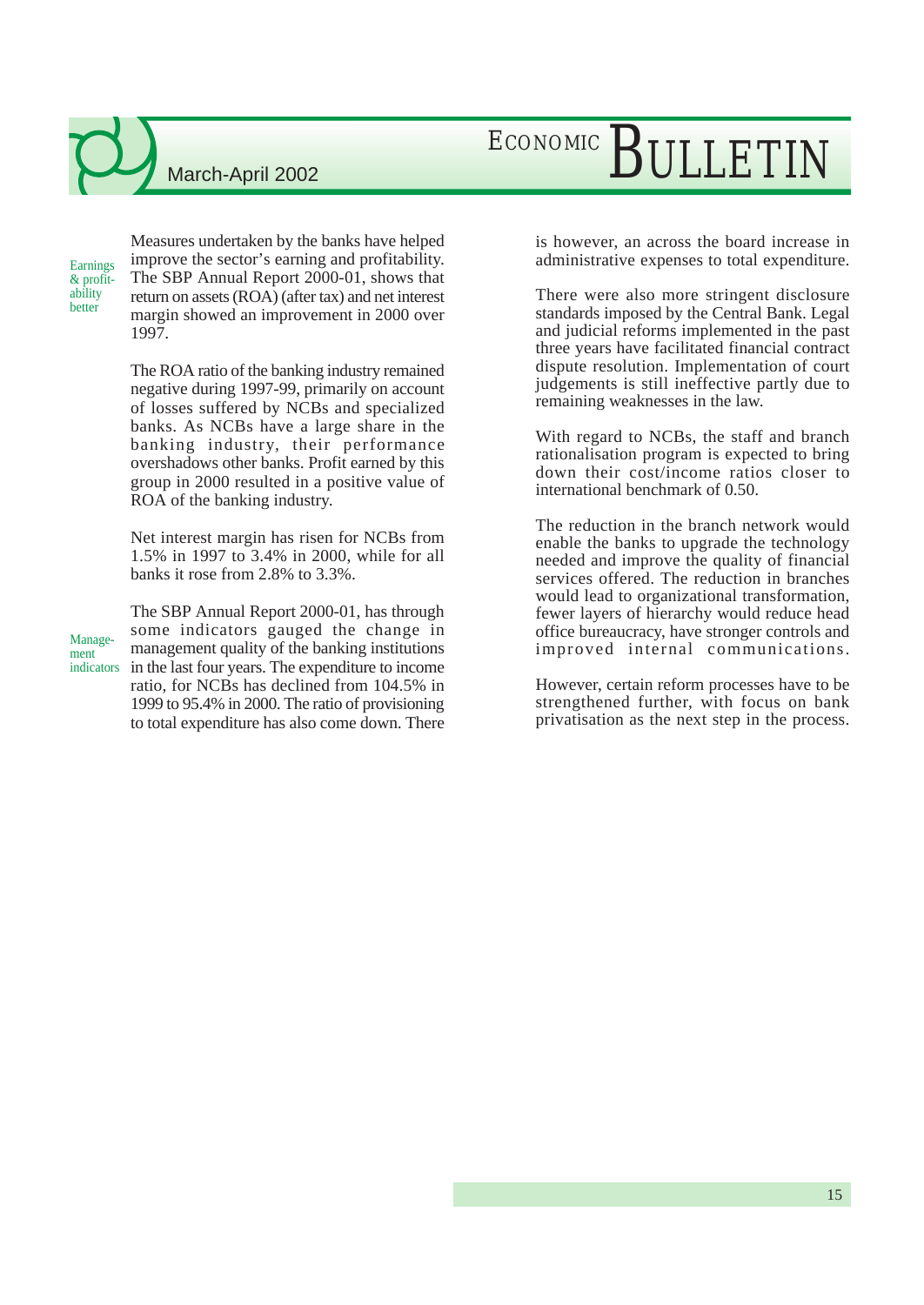March-April 2002

### **Pakistan's Development Priorities**

Low

Poverty reduction & human development

Pakistan today faces multi-dimensional challenges; slow economic growth, high debt burden, more and more people slipping below the poverty line, social indicators deteriorating, law and order and corruption thwarting the investment climate, investor confidence at low ebb and deterioration in institutions of governance.

While Pakistan has witnessed long periods of sustained economic growth, it has failed to trickle down and translate into the betterment of lives of the vast majority. Today, one in every three families is poor, having concomitant implications on law and order. The problem worsened in the 1990s with declining economic growth, which resulted in shrinking employment opportunities and widespread poverty. Against an average growth of 6% per annum in the 1980s, the real GDP growth slowed to an average of 5%, in the first half and 4% in the second half of the 90s.

While the 1990s experienced slow economic growth, it also witnessed significant deterioration in institutions of governance, and the state's capacity to deliver social and economic services markedly eroded. Weak governance contributed governance to slowing economic growth, reducing the effectiveness of public expenditure undermined investor confidence, encouraged tax evasion, loan defaults, and non-payment of utility bills.

Lagging social indicators

Weaknesses in the economy

Poor

Pakistan under performs other countries with similar per capita income in most social indicators, with a large gender gap. A large percentage of the population is afflicted by illiteracy and ill-health, severely limiting the possibilities of economic growth. In today's world no country can make much progress without an educated and healthy workforce.

In Pakistan, an adult literacy rate of 45% compares poorly with Sri Lanka's 91% or a weighted average of 54% for South Asia. The gender disparity is much higher (59% males, 30% females). Public expenditure on education is 2.7% in Pakistan as against 3.2% in India and Nepal, 3.4% in Sri Lanka, 4.1% in Bhutan and 6.4% in Maldives. On health, Pakistan spends 0.9% of GDP against 1.67% by Bangladesh, 1.4% in Sri Lanka and Nepal each, and 5.3% in Maldives.

A major challenge facing the economy today is the burden of domestic and external debt. The problem has reached a crisis proportion with rising debt servicing, constraining government's ability to spend on key Burden of public debt

development activities.

Large and persistent fiscal and current account deficits, imprudent use of borrowed resources, such as wasteful government spending, undertaking low economic priority development projects and poor implementation of foreign aided projects, weakening of debt servicing capacity in terms of stagnation or decline in real government revenues and exports and rising real cost of government borrowing, both domestic and foreign has resulted in a large debt burden.

Investment which plays a key role in the growth potential of a country has decelerated in recent years. A number of factors like, continuing effect of the tax survey, weakening Rupee, excess capacity in industries like cement, sugar, in the face of sluggish demand, problems of law & order, inadequate infrastructure have acted as impediments towards any new investment

#### *Development Policy*

investment by private sector.

The Government of Pakistan has chalked out a detailed reform agenda, prioritizing the weak areas and giving a direction to be pursued, to improve and better the many weaknesses that prevail in the economy.

Governments have in the past tackled the problem of illiteracy and ill-health and the plight of the poor in Pakistan without much results. The poor are not only deprived of income and resources, but they also lack such basic needs like education, health and clean drinking water. The problem is further accentuated by institutions of governance that tend to exclude the most vulnerable from the decision making process.

Pakistan has grown much more than many other low-income countries, but failed to achieve social progress commensurate with its economic growth. It faces major problems regarding both social and gender gaps. Given that human capital is critical in achieving long term economic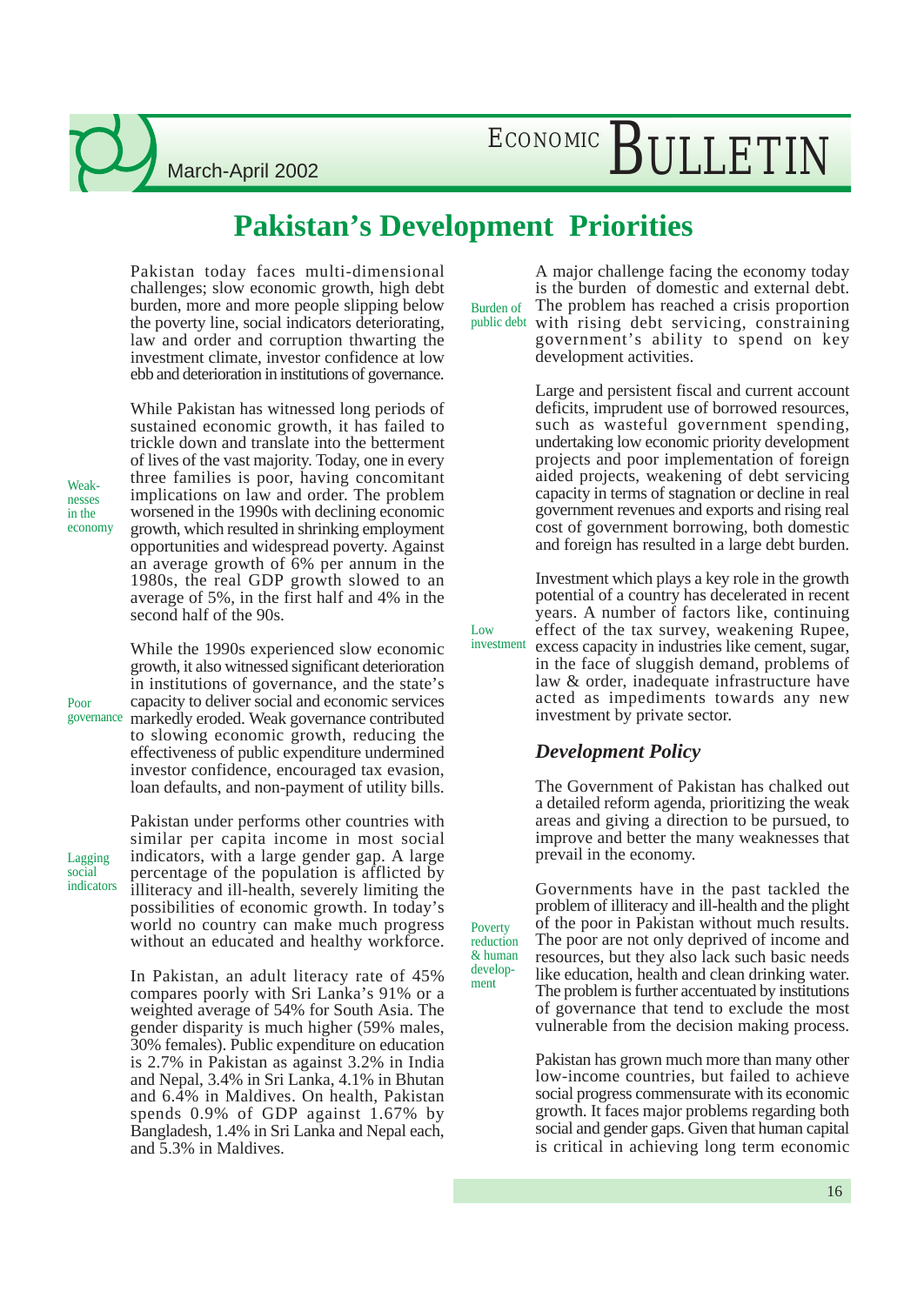growth, the widening social gaps acts as a constraint to faster growth.

It was because of under-achievement in human development, that the Social Action Program was launched by the government in 1992-93 with the aid of donor financing and technical assistance. It was aimed at increasing public spending on social development and improving the institutional and policy framework for service delivery.

A World Bank Report *'Pakistan Development Policy Review: A New Dawn?'*, states, "the record of SAP in terms of improving outcomes in the target sectors was generally disappointing. While improvements did occur in some health and population indicators, the gains were at best marginal in education. It appears that the first phase of SAP succeeded to some extent in terms of creating more physical facilities, but quality enhancement by improving accountability among service providers made little headway."

The government has placed social development on the centre stage and has committed to expanding social expenditure. The Human Development Strategy developed by GoP is articulated in the Interim Poverty Reduction Strategy Paper (I-PRSP), published late last year.

The strategy for Poverty Reduction centers on unleashing growth, improving indicators of human development and reforming the institutions of governance. Ongoing reforms focus on the education and health sector, involves investments in school rehabilitation, teacher training, adult literacy campaign, mainstreaming the madrassas, a pilot school nutrition program, technical education in secondary schools etc.

In the health sector, the government plans to raise public sector health expenditures, with a focus on prevention and control programs, reproductive health, child health and nutrient deficiencies and communicable diseases. The focus is to address these issues via devolution. Over the long term the plan is to give more responsibility for health delivery mechanism, to the district level and increasing cost recovery, with subsidies focused only on the poor through zakat.

A major challenge confronting policy makers Improving is the issue of governance  $-$  political, governance institutional and economic. In the structural reform program being pursued by the

## ECONOMIC BULLETIN

government, governance is an integral part of economic policy. It is felt that the increase in the incidence of poverty in the 90s was not solely attributable to slow growth, for the decade also experienced significant deterioration in institutions of governance and the state's capacity to deliver social and economic service had markedly eroded.

Improving governance is the key to a conducive investment climate and the delivery of basic services. The government has developed a program that addresses all three concerns of governance.

Pakistan is pursing a policy of decentralization or devolution of political and fiscal powers to new local governments. This initiative would governance make the locally elected governments more accountable, and would help improve the delivery of local services like education, health, water supply and sanitation. **Political** initiative

> After political decentralisation the next step is fiscal decentralisation and empowerment given in preparation of budgets, selection of projects and allocation of funds by district governments.

A National Accountability Bureau (NAB) has been established for effectively enforcing accountability. It would investigate and prosecute matters relating to abuse of public office and wilful default. Institutional governance initiatives

> At the Pakistan Development Forum meeting in April, the World Bank highlighted governance improvement as the key to improving the investment climate and the delivery of basic services. It stated "Reforms of a few institutions hold the key to the country's development. These are the reforms of Central Board of Revenue, Water & Power Development Authority and Karachi Electric Supply Corporation, unanimously seen as most corrupt institutions and responsible for most of the harassment of the private sector."

> The government is also pursing Pay & Pension Reforms, improvements in policy making for a more efficient and citizen oriented judicial and legal sector, reforming the civil service, where recruitment and promotion will be on merit.

In this category, measures have been taken to improve economic governance. It means pursing the privatisation and deregulation agenda. Government's regulatory role is being Economic governance initiatives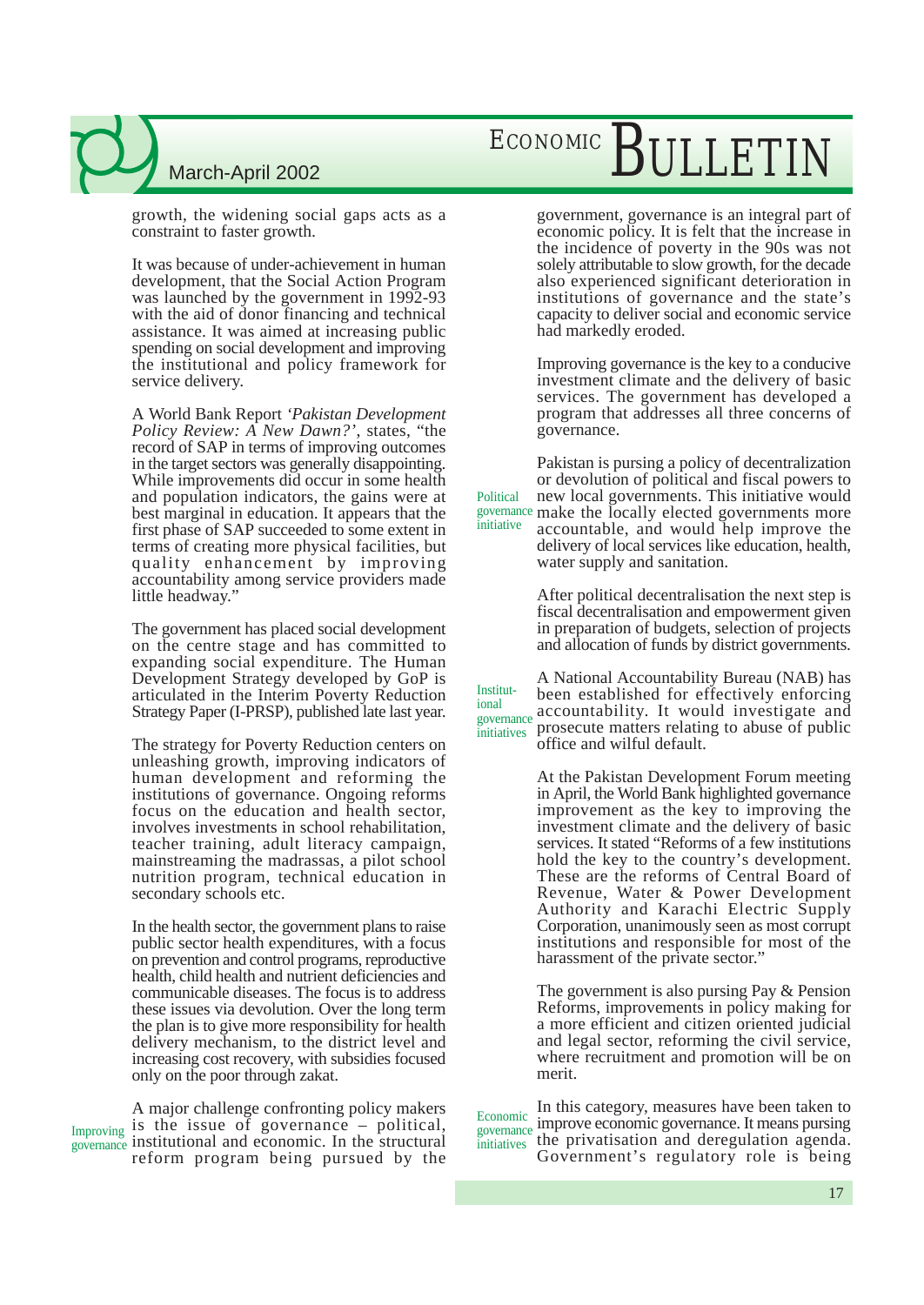strengthened and the private sector is being encouraged to play a more active role. State Bank of Pakistan has been given greater autonomy and nationalised commercial banks/development financial institutions are being restructured to be privatised, while some DFIs will be dissolved/ merged. Operational efficiency of public sector corporations is being looked into by positioning of professional corporate management, alongwith restructuring of big corporations. Debt management is being emphasised and so also fiscal reforms.

Debt overhang & GoP initiatives

Debt reduction strategy

A key challenge being addressed by the authorities is the large public and external debt. The rigidity of budgetary expenditures and the lack of buoyancy in revenues have generated persistently large fiscal deficits over the last two decades, resulting in accumulation of public debt.

The country has incurred large current account deficits, the financing of which has created an unsustainable external debt problem. This has greater immediacy because of the concentration of large external debt service payments, which cannot be met without financing from IMF and other multilateral institutions and further debt rescheduling from the Paris Club.

The present government constituted a Committee to design a strategy to reduce debt burden and to suggest an efficient debt management system. The Report has shown that growing debt burden has been a fundamental cause of many of Pakistan's problems, including the slowdown of overall economic growth, increase in poverty incidence, the low levels of social welfare indicators, among others.

The Report shows the links between high debt burden and slow economic growth –– reduced net external resources constrains investments, large government domestic borrowings keeps real interest rates high and discourages private investment. The later is also constrained by shortage of complementary infrastructure due to inadequate fiscal resources.

The Debt Reduction Strategy plans to improve debt payment capacity through reduction in the debt burden and a significant increase in the rate of economic growth. The elements of the strategy include, reducing fiscal deficits, increasing government revenues, expanding exports, accelerating privatisation, and strengthening the oil  $\&$  gas and information technology sectors.

## ECONOMIC BULLETI

Achieving government revenue targets is to be pursued through a combination of eliminating exemptions, fundamental institutional changes in the CBR and with devolution and increased responsibilities at the district level among other steps.

Some changes have also been made to lower domestic debt costs. Return on National Savings Schemes were subject to three cuts after May 1999 and in early 2000 were linked to the market based yields on PIBs launched in December 2000.

If Pakistan is able to implement the fiscal, structural and social reforms it has embarked upon, there is a good chance of putting the debt ratios at a favourable level.

Pakistan has not succeeded in raising investment levels to take the economy to a higher growth path, essential for fighting poverty. Total investment as a share of GDP fell from around 18% of GDP at the beginning of the 1990s to about 13% by 2000-01, reflecting declines both in the public sector and in private investment.

Low investments levels

> Unanticipated policy changes by successive governments, regional political instability, cumbersome labour laws, plethora of regulations and procedures, lack of proper infrastructure, problems of law & order adversely affect the inflow investment. The problem is basically one of governance, involving the decay of law enforcement institutions.

> Continuity of reforms and steps taken to address issues of governance - assess existing regulation and procedures so to eliminate red tapism; judicial reforms aimed at strengthening the rule of law and enhancing the accessibility of the legal system; and improving infrastructure i.e. uninterrupted power supply, efficient port operations, rail and telecommunication network should help improve the investment climate.

> Initiatives have been taken to address major areas of priority which deserve government attention - consolidation of macroeconomic stability, revival of economic growth, reduction of the public debt burden and change in the composition of public expenditures towards poverty reduction and social sector development. Hopefully it will be more pro-poor than in the past. The World Bank in a recent report said "the main message to Pakistani policymakers is to stay the course, maintaining a balance between the competing priorities of increasing development spending and exiting the debt trap."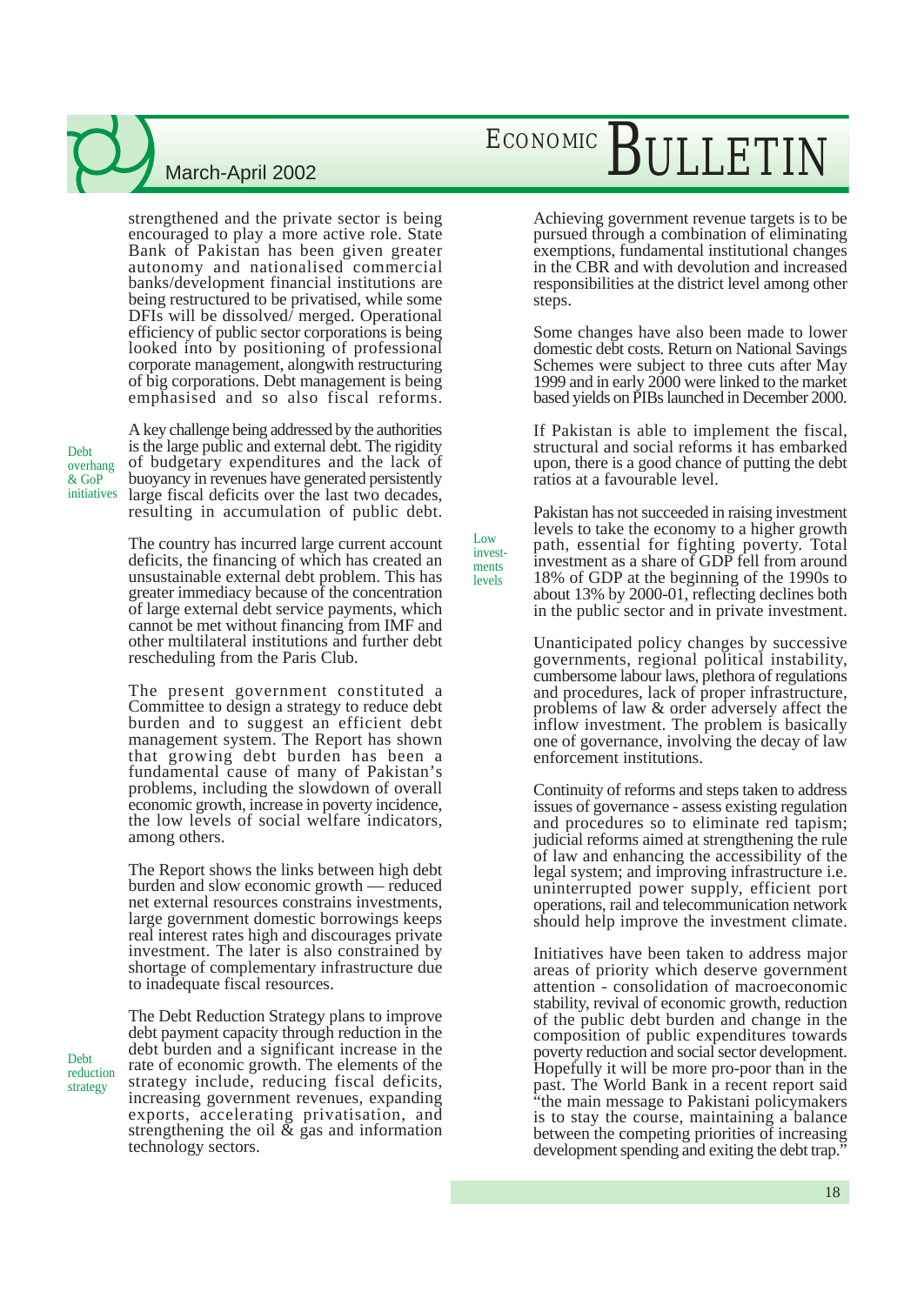## ECONOMIC BULLETIN

### **Pre-Budget 2002-03**

The forthcoming Federal Budget 2002-03 is expected to be announced by mid-June. The government's structural reform program being pursued is expected to be reflected in the Budget. Past efforts to rectify some of the macroeconomic imbalances have been fairly successful. Prudent fiscal and monetary policies succeeded in reducing the budget deficit significantly and in containing inflation. However, the reduction in the deficit was achieved at the expense of development spending.

Encouraging developments

Financial sector reforms were responsible for strengthening the banking system, public sector banks cut operating losses by reducing staff and closing branches. The share of nonperforming loans started to stabilize due to intensified recovery and better quality new loans.

The government's stabilisation policy has largely succeeded in restoring macroeconomic stability and the reform program has laid the foundation for sustained high economic growth in the long run. While some key economic fundamentals have improved, certain areas continue to be weak and are a source of concern.

Debt (both external & domestic) is a serious problem for Pakistan's economic management. It pre-empts a large chunk of budgetary revenues necessitating cut backs on essential public expenditure for promoting growth and poverty reduction. It also consumes large parts of export earnings and government has to borrow to meet the non-development expenditures.

Rising domestic debt has generated persistently large fiscal deficits over the past two decades.

While a Debt Management Strategy has been designed and appropriate policies are being pursued, its success would depend on the performance of Pakistan's macroeconomic policies particularly with regard to fiscal consolidation backed by a strong structural adjustment program.

Poverty

Development expenditure

The Budget is expected to address the high and rising levels of poverty. Poverty has increased from 21% in 1990-91 to 35% in 1998-99, largely attributed to macro level factors, such as decrease in overseas remittances high unemployment rate and low growth. Worsening employment situation during the 1990s explains the rapid rise in poverty during this period. Real wages of the employees in public sector have fallen due to inadequate adjustment to the cost of living in the nominal wages. The workforce in the informal sector has experienced a decline in their real wages.

Pakistan's major failure in the 1990s has been the continuing macro instability, slowdown of growth and rising poverty. Lack of attention to governance issues and institutional reforms have also played a major role in the backsliding of the reform process.

The I-PRSP promises a new priority in spending commitments toward the social sectors, and is also hoping that the devolved local authorities will increase the effectiveness of service delivery. The focus of efforts will be to reduce the proportion of population living in deprivation. The key driven sectors emerge as education, health and nutrition.

The Report on *"Human Development in South Asia 2001"*, states "Pakistan needs to continue with the ongoing reform programs, but it must make sure that the poor are protected from short-term costs and the social sector expenditure, particularly on education and skill training, is increased to improve the quality of its labour."

In the forthcoming Budget, allocations for development expenditures are expected to be higher, as more resources are made available because of Paris Club rescheduling and economic relief packages received. As costs of debt servicing will be lower, the government will have more to spend on development projects and also increase spending in areas of elementary education, primary health, drinking water and sanitation schemes, as well as on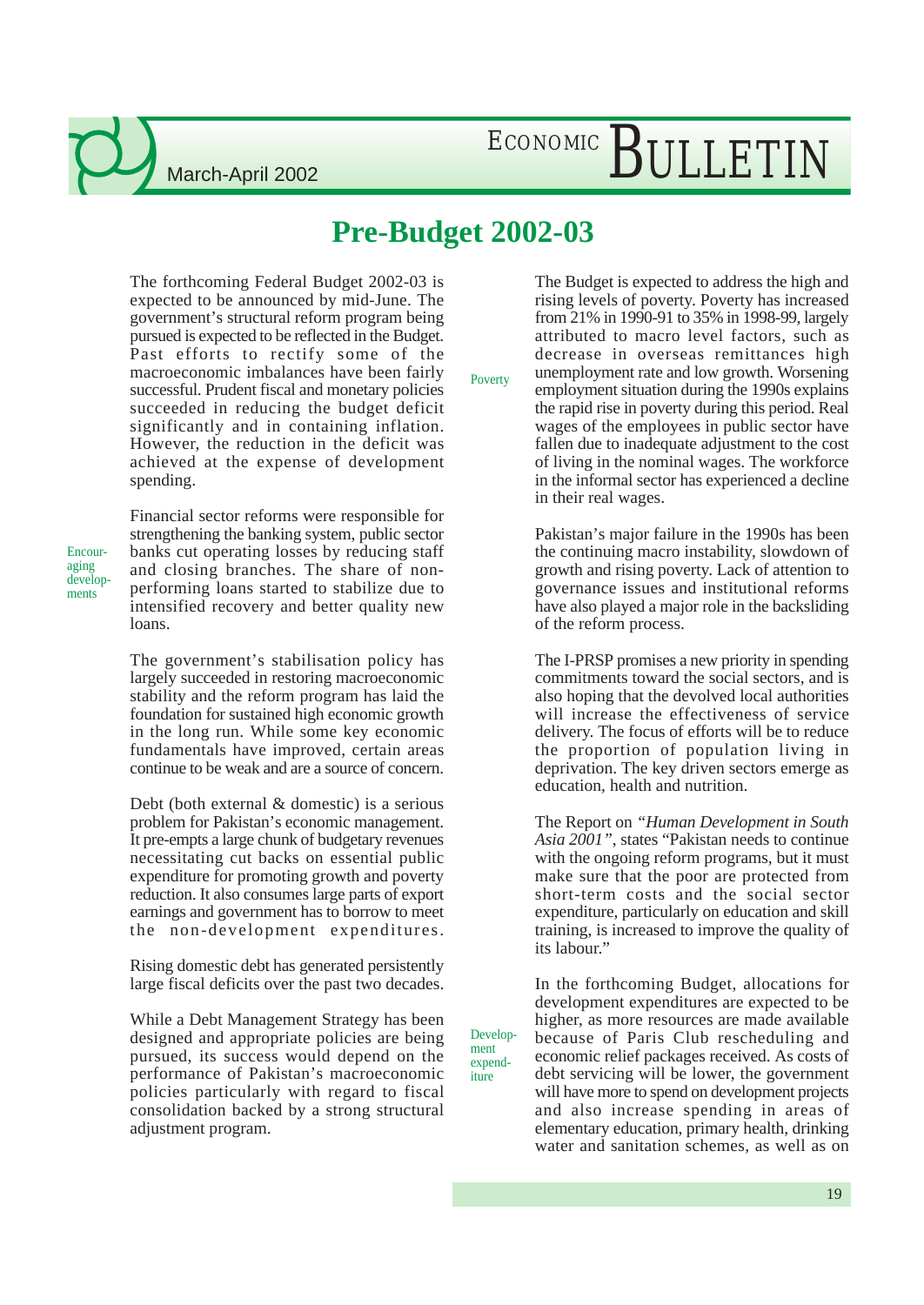## ECONOMIC BULLETIN

labour intensive projects which generate employment.

At times, development expenditures utilised during the year fall short of allocations to the various departments, which clearly indicates that the departments themselves have not been able to effectively utilise the money. One cannot emphasise enough on the need to improve the management of public expenditure.

As the economic program being pursued by the government seeks to improve the investment climate, infrastructure is expected to receive priority. Burdened with an inadequate infrastructure, where supply shortages from under investment in transmission and distribution capacity, power outages for hours, poorly maintained roads, poor services of railways and telephone act as major deterrents to any investment. Weaknesses in telecommunications has recently begun to be addressed, as the government wants to bring Pakistan in the mainstream of Global IT development through providing an enabling telecommunications infrastructure.

Agriculture is the other area, expected to receive due priority, given its contribution to the economy and the role it can play in poverty reduction in rural areas where 80% of the poor live. **Agriculture** 

> In recent years, water has become the major factor limiting growth. Last year alone, in addition to losses in major crops, performance of fisheries also remained subdued due to lower water levels in rivers, lakes, reservoirs and dams. In absolute terms, the loss on account of a decline in value addition by agriculture stood at Rs.4.2 billion during the year, which limited the increase in value addition in GDP to Rs.16.6 billion.

Water management program is expected to play a key role to enhance water availability, thereby raising cropped area. Any renovation work involving irrigation canals and water courses would help raise the incomes of the poor in areas covered by the program.

Additional storage is needed to compensate for the capacity lost due to sedimentation and to increase the water delivered by the canal system. Improved water use efficiency requires rehabilitation, modernisation and efficient maintenance of the irrigation and drainage systems.

The Budget is expected to continue with ongoing efforts to widen the tax base and meet the fiscal deficit target. A fiscal responsibility law is expected to be promulgated to put in place a mechanism to ensure prudent fiscal discipline from next year. The reform of CBR continues and the government is expected to announce an interim plan shortly.

Fiscal reforms

> Falling government revenues have severely compressed the fiscal space needed for poverty reduction initiatives. The stagnant taxes to GDP ratios in Pakistan are a result of a narrow tax base, weak tax administration, widespread corruption and tax evasion.

> The reforms introduced focus on documentation aimed at improving tax compliance, restructuring of CBR and providing the tax payer a friendly environment. While the government is planning to increase its revenue it must not lose sight of the fact that a large portion of the economy remains untapped. There is a need to make progress toward putting agricultural income at par with other sources of income for income tax purposes. These and other steps should help promote fiscal discipline and correct macroeconomic imbalances.

Infrastructure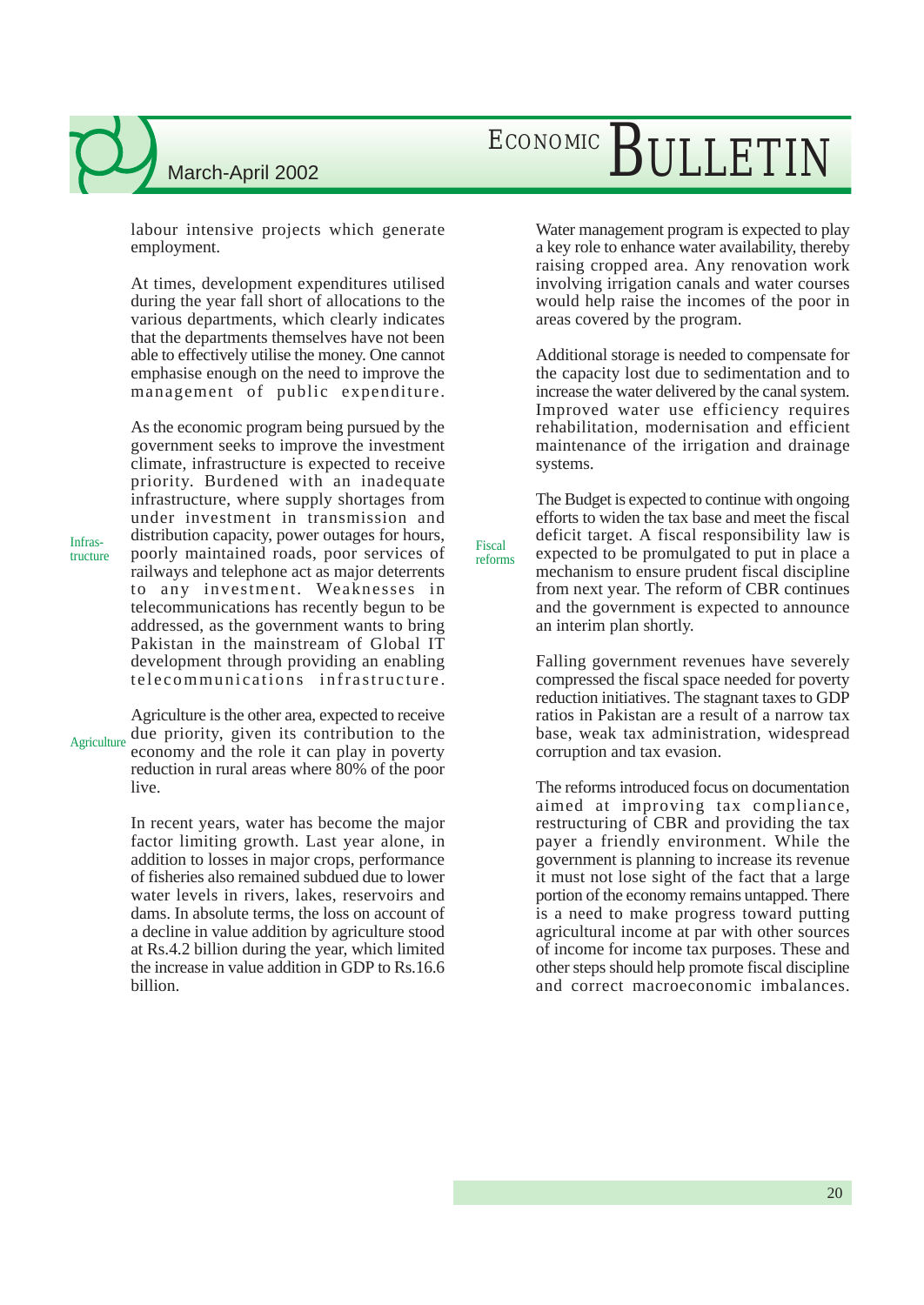## ECONOMIC BULLETIN

### **Banking and Finance**

|                                        |                   | (Rs. Bn)          |
|----------------------------------------|-------------------|-------------------|
|                                        | April 27,<br>2002 | April 27,<br>2001 |
| <b>Scheduled Banks Deposits</b>        | 1392.6            | 1215.5            |
| <b>Scheduled Banks Advances</b>        | 883.9             | 843.4             |
| Scheduled Banks Investment in          |                   |                   |
| Securities & Shares                    | 390.8             | 289.4             |
| Notes in Circulation                   | 450.8             | 395.7             |
| Approved Foreign Exchange              |                   |                   |
| (Incl. Balances held outside Pakistan) |                   |                   |
| in approved foreign exchange)          | 237.7             | 67.9              |
|                                        |                   |                   |

### **Key Monetary Indicators**

Source: State Bank of Pakistan

Deposits grow

Scheduled banks deposits grew by 14.6% to Rs.1392.6 billion in the last week of April compared to the corresponding period a year ago, when deposits amounted to Rs.1215.5 billion.

Scheduled banks advances grew by 4.8% on April 27 to total Rs.883.9 billion, against the figure of Rs.843.4 billion a year ago. Advances grow by 4.8%

Investment in securities show substantial gains

Scheduled banks investment in central government securities and shares has showed a gain of 35% over the corresponding period a year earlier. These investments rose to Rs.390.8 billion in the week ended April 27, over last year's corresponding figure of Rs.289.4 billion.

Meanwhile, the State Bank of Pakistan has kept the cut off yields on six month and one year Treasury Bills almost unchanged at around 6.43% and 6.99% respectively. By keeping rates unchanged, the Central Bank reinforces its earlier signal of maintaining interest rates stability.

Notes in circulation rose by 13% to Rs.450.8 billion in the week ended April 27, 2002 against last year's corresponding figure of Rs.395.7 billion. Notes in circulation

Pakistan's approved foreign exchange including balances held outside Pakistan showed a substantial rise of three and a half times to stand at Rs.237.7 billion against last year's corresponding figure of Rs.67.9 billion. Approved foreign exchange rises substantially

### **Real Cost of Domestic Debt**

The government's growing indebtedness has become the gravest problem faced by the economy. Of the total domestic debt aggregating Rs.1708.5 billion, 40% is unfunded debt largely comprising of National Saving Schemes.

In the 1980s the government was paying high nominal interest rates on these instruments, while inflation was still relatively low. This was however, initially not having an impact on government interest payments, because the weight of unfunded debt was small and bulk of NSS is in the form of zero coupon five or ten year certificates, the interest of which is recorded when they are encashed.

In the late 1980s and early 1990s the attractive returns on NSS instruments led to a rise in interest payments on domestic debt, making the fiscal deficit reduction difficult. The government had to resort to large borrowings from the banking system to finance the deficit.

The real cost of domestic borrowings has risen upto an average of 9% per annum over 1998- 2000, as inflation rate dropped and nominal interest rates stayed high.

It was in 1999 when the government decided to rationalize interest rate structures. Returns on NSS instruments were reduced, there was a ban on institutional investment, and the government decided to use the yield structure on Pakistan Investment Bonds as a benchmark to determine the profit structure on NSS instruments, especially Defence Saving Certificates.

Even after a reduction in the rates of return on NSS since May 1999, the average interest rate paid on these schemes will remain high for some years because of the substantial time lags between purchase date and encashment (3-10 years). The Debt Reduction Strategy assumes that real cost of government domestic borrowings can be brought down to 3-4% in the coming years, through a reduction in rates offered for fresh borrowings.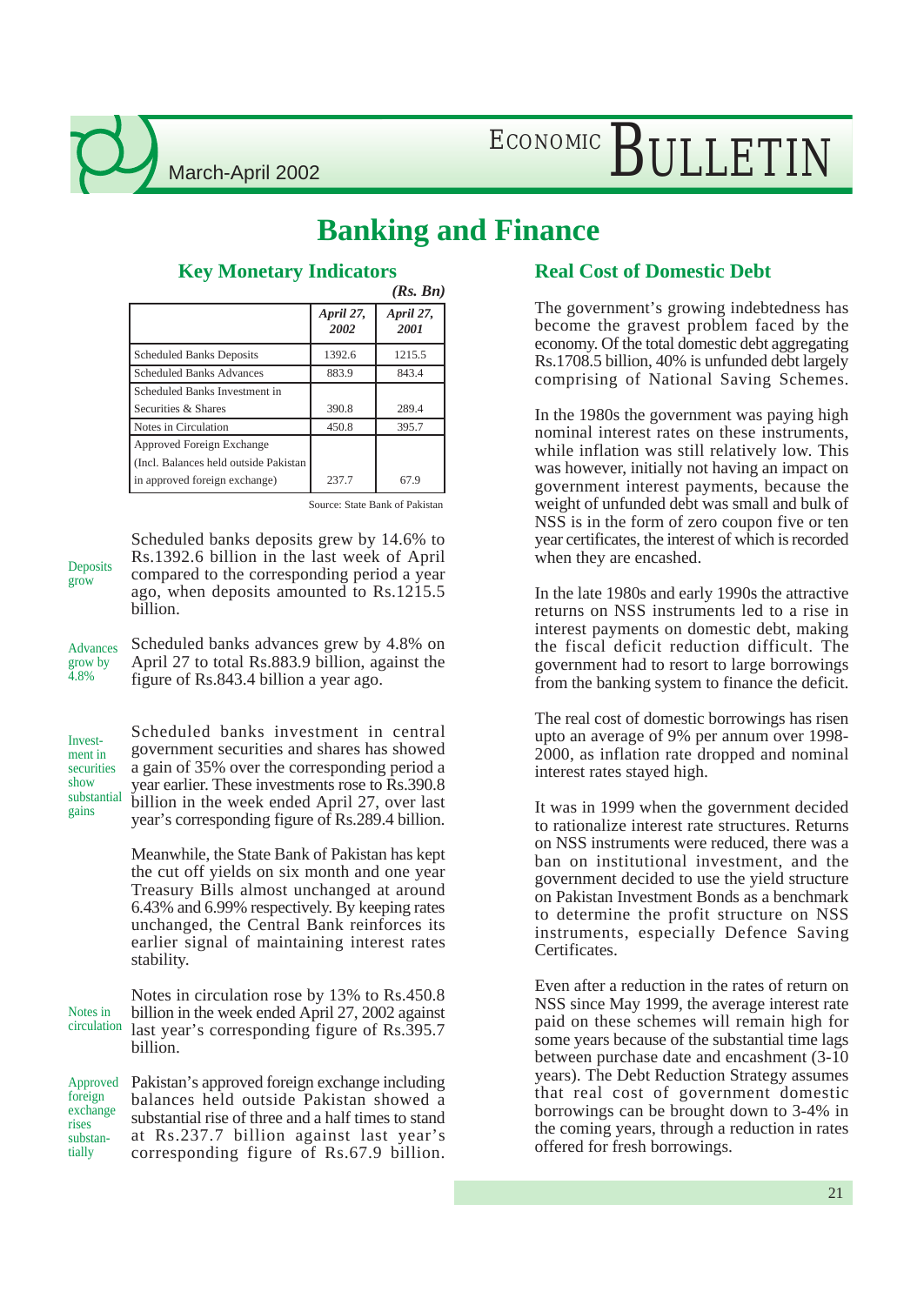ECONOMIC BULLETIN

### **Market Analysis**



#### *Performance*

The KSE-100 Index gained 30.84 points (MoM) in April to close at 1897. Average trading volume declined to 136m shares from 195m shares in March. The rise in the index (MoM) was due to a short spurt on the second last day of the month, which saw an increase of 45 points on the eve of the referendum. In fact, the referendum was the key factor that did not allow the market to decline.

The other factors that kept the market stable were: a strong earnings report, and a surprise second interim dividend, from PSO; low *badla* rates (in line with lower money market rates); and stable prices of second tier stocks.



### *Outlook - depressed*

With the referendum over, we believe the market will witness a correction which has been due for some time; there is no foreseeable strong fundamental development that could prompt a major upside move. The low trading volumes also indicate the wavering interest of investors

**KSE Performance in April and Outlook** and traders in the market. In our view, the market has a relatively greater downside risk than upside potential at the moment. We think the second tier stocks that have appreciated on speculative factors may also witness declines.

#### *Pivotal Stocks*

#### **PSO - keep an eye on developments**

PSO continued its role of *market driver* for this month as well. The expectation of significantly improved results made it a pick for investors as well as traders. The stock witnessed a month low of Rs153.4 on the first day of the month, and ended the month on Rs164.15.

The results were in line with market expectations, however, the market had already incorporated the increased profits in the stock price. Hence, after seeing a high of Rs167.8 the price declined, as investors and traders booked profits.

We believe the stock will witness a temporary decline in the coming month in line with the overall market. However, the full year results are expected to improve further on the back of the margin increase. Any tangible development on the privatization front can also rejuvenate the stock price.

#### **Hubco - neutral outlook**

Hubco's nil dividend announcement this quarter ended any chance of speculative trading in the stock. The stock moved in a narrow band of Rs23.7 to Rs25.2 for the whole month.

The stock is a stable dividend paying stock; however with two big dividends still in store, the stock attracts considerable interest. It is also a good stock for longerterm investment with respect to dividend yield. We believe the stock price will be stable in the coming month, with slight movements in line with the overall market trend.

#### **PTCL - depressed outlook**

PTCL has not played the market driver role in the *bull run*, which started on October 01. The stock moved in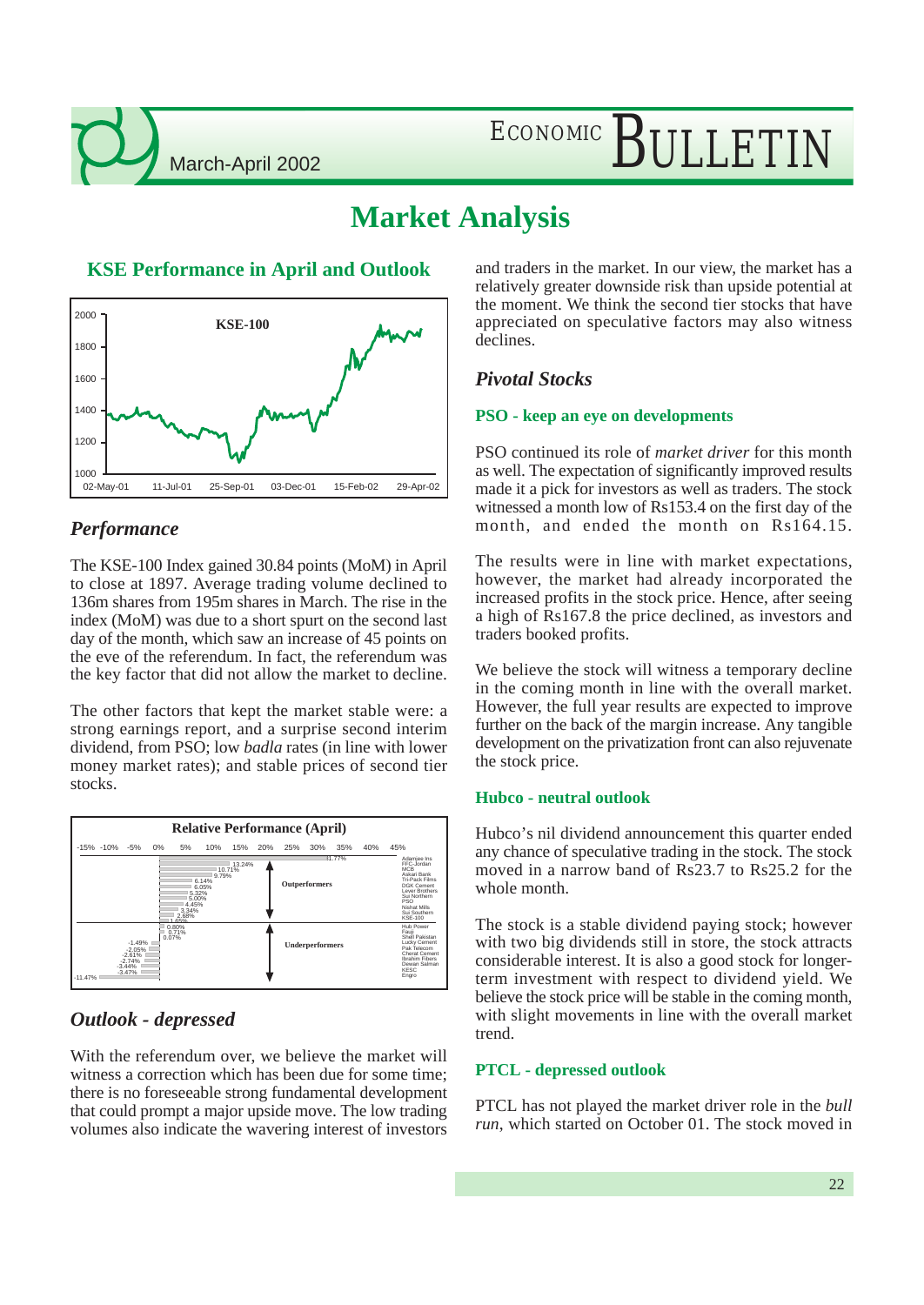a narrow band of Rs18.25 and Rs19.4 this month.

We believe the stock will continue its second fiddle role in the coming month as well. There has been no development on the privatization front for the company, which could have increased market interest in the stock. Hence we believe the stock will decline in line with the overall market.

#### **ICI - short term weakness**

ICI had an eventful month: the month started with accumulation of the stock by a leading broker to win a seat on the board of directors; ICI management successfully fended off the challenge, causing traders to dump the stock in the wake of the failed attempt; as a result, the stock began surrendering its recent gains.

The second event that affected the stock was the low PAT in the first quarter for the company, thus reinforcing the down-trend that had already begun.

The third bombshell was dropped at the end of the month, when the company's board of directors announced that ICI would be subscribing to the huge rights issue announced by Pakistan PTA (although the decision is subject to approval by the shareholders, given ICI PLC's overwhelming majority, shareholder approval ought to be a formality). However, that investment would not result in additional funds being injected into Pakistan PTA; through the rights issue, ICI Pakistan will convert Rs1.5b of the Rs1.8b existing subordinated loan to Pakistan PTA into equity. To the extent of the conversion, however, this swap will result in lower *other income* to ICI, since the company will not earn any return on its equity investment to compensate it for the loss of the interest income it was booking on the loan.

The decision by ICI to continue carrying the burden of Pakistan PTA will have a negative impact on investors' perception of the stock, which effect will be visible in the future short-term price performance. We believe the stock price will see further erosion in the coming month.

*(Contributed by Taurus Securities Ltd., a subsidiary of National Bank of Pakistan)*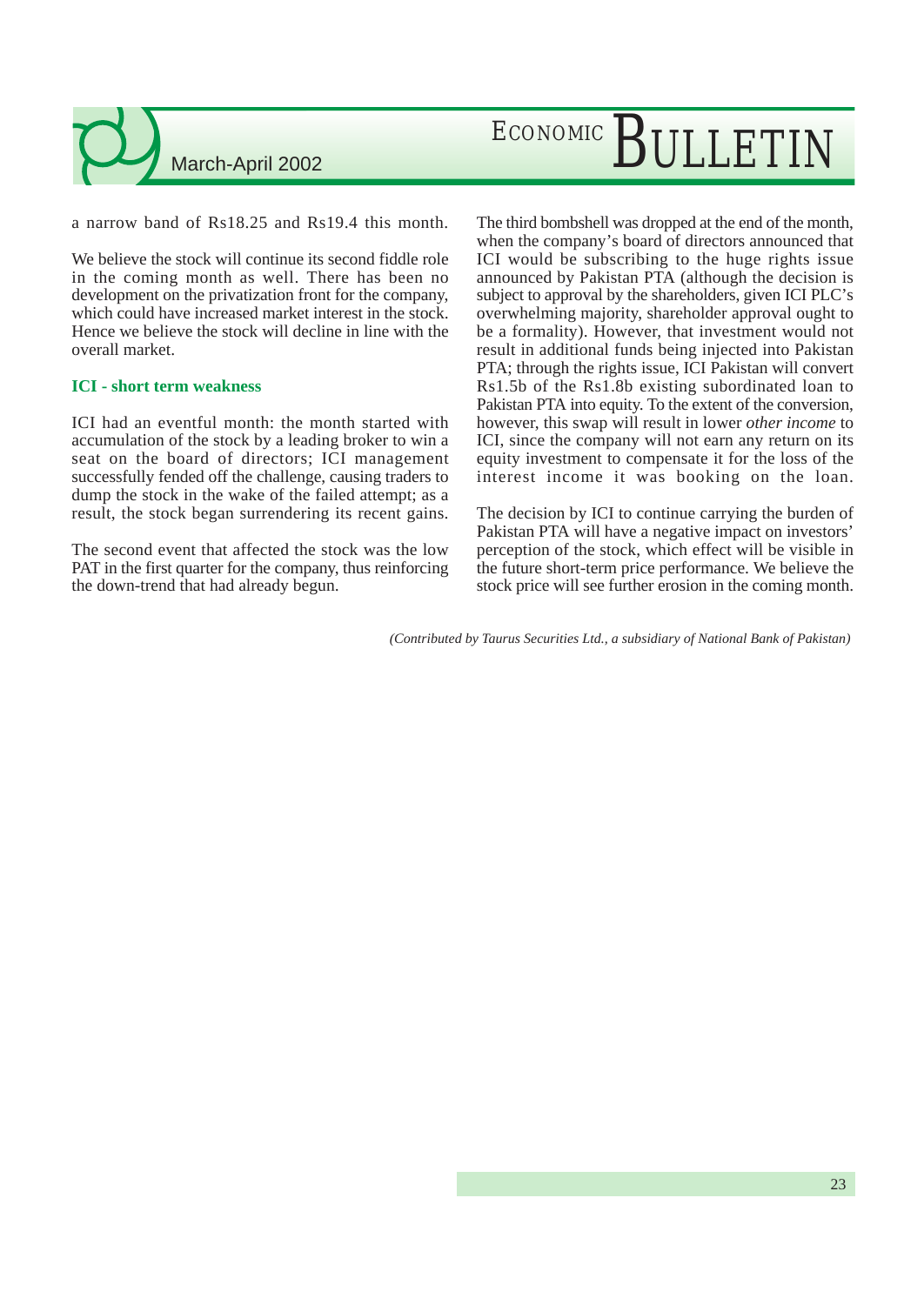## ECONOMIC BULLETIN

### **Key Economic Indicators**

| Economy Size & Growth                                                                                                                                 |                                                | 1997-98                                                 | 1998-99                                                | 1999-00                                                | 2000-01P                                                   |
|-------------------------------------------------------------------------------------------------------------------------------------------------------|------------------------------------------------|---------------------------------------------------------|--------------------------------------------------------|--------------------------------------------------------|------------------------------------------------------------|
| <b>GNP</b> - Market Prices<br><b>GDP</b> - Market Prices                                                                                              | Rs bn<br>R <sub>s</sub> bn                     | 2653.3<br>2677.7                                        | 2912.8<br>2938.4                                       | 3138.1<br>3182.8                                       | 3411.3<br>3472.1                                           |
| Per Capita Income                                                                                                                                     | <b>Market Prices Rs</b><br>Market Prices US \$ | 20415<br>473                                            | 21899<br>438                                           | 23073<br>446                                           | 24528<br>429                                               |
| Growth<br><b>GDP</b><br>Agriculture<br>Manufacturing<br>Services                                                                                      | $\%$<br>$\%$<br>$\%$<br>$\%$                   | 3.50<br>4.52<br>6.93<br>1.64                            | 4.18<br>1.95<br>4.07<br>4.99                           | 3.89<br>6.14<br>1.42<br>4.79                           | 2.55<br>$-2.49$<br>7.05<br>4.38                            |
| Rate of Inflation                                                                                                                                     | $\%$                                           |                                                         |                                                        |                                                        |                                                            |
| <b>Consumer Price Index</b><br><b>GDP</b> Deflator                                                                                                    |                                                | 7.8<br>7.7                                              | 5.7<br>6.0                                             | 3.6<br>3.1                                             | 4.4<br>5.4                                                 |
| <b>Balance of Payments</b>                                                                                                                            | \$mn                                           |                                                         |                                                        |                                                        |                                                            |
| Exports (f.o.b.)<br>Imports (f.o.b.)<br><b>Trade Balance</b><br>Services Account (Net)^<br>Private Transfers (Net)^<br><b>Current Account Balance</b> |                                                | 8434<br>10301<br>$-1867$<br>$-3264$<br>3210<br>$-1911$  | 7528<br>9613<br>$-2085$<br>$-2618$<br>2274<br>$-2429$  | 8190<br>9602<br>$-1412$<br>$-2794$<br>3063<br>$-1143$  | 8926<br>10195<br>$-1269$<br>$-3137$<br>3898<br>$-508$      |
| <b>Fiscal Balance</b>                                                                                                                                 | % of GDP                                       |                                                         |                                                        |                                                        |                                                            |
| Total Revenue (Net)<br><b>Total Expenditure</b><br><b>Overall Deficit</b>                                                                             |                                                | 16.0<br>23.7<br>7.7                                     | 15.9<br>22.0<br>6.1                                    | 17.0<br>23.4<br>6.4                                    | 16.3<br>21.7<br>5.3                                        |
| Domestic & Foreign Debt                                                                                                                               |                                                |                                                         |                                                        |                                                        |                                                            |
| Domestic Debt<br>As % GDP<br>Total External Debt <sup>a</sup><br>As % GDP                                                                             | Rs bn<br>\$ bn                                 | 1176.2<br>43.9<br>32.1<br>51.7                          | 1375.9<br>46.8<br>32.9<br>56.1                         | 1559.9<br>49.0<br>34.3<br>55.8                         | 1708.5<br>49.2<br>34.7<br>58.4                             |
| <b>External Debt Servicing</b>                                                                                                                        | \$ bn                                          | 4.67                                                    | 2.66                                                   | 2.98                                                   | 3.33                                                       |
| Investment & Savings                                                                                                                                  | % of GNP                                       |                                                         |                                                        |                                                        |                                                            |
| Gross Investment<br><b>Fixed Investment</b><br><b>National Savings</b><br><b>Domestic Savings</b><br>Foreign Investment<br>Portfolio<br>Direct        | % of GDP<br>\$ mn                              | 17.9<br>15.2<br>14.8<br>16.0<br>822.6<br>221.3<br>601.3 | 15.7<br>14.1<br>11.8<br>12.9<br>499.6<br>27.3<br>472.3 | 15.8<br>14.2<br>13.9<br>15.4<br>543.4<br>73.5<br>469.9 | 14.9<br>13.3<br>12.9<br>14.5<br>182.0<br>$-140.4$<br>322.4 |
| Monetary Aggregates                                                                                                                                   | $\%$                                           |                                                         |                                                        |                                                        |                                                            |
| M1<br>M <sub>2</sub>                                                                                                                                  |                                                | 8.3<br>14.5                                             | 33.9<br>6.2                                            | 14.9<br>9.4                                            | 3.1<br>8.9                                                 |
| <b>Interest Rates (Weighted Average)</b>                                                                                                              | $\%$                                           |                                                         |                                                        |                                                        |                                                            |
| Deposits*<br>Advances                                                                                                                                 |                                                | 8.38<br>15.64                                           | 7.96<br>14.80                                          | 6.62<br>13.52                                          | 6.58<br>13.61                                              |
| Gold & Foreign Exchange Reserves                                                                                                                      | \$mn                                           | 1737                                                    | 2371                                                   | 2150                                                   | 2666                                                       |
| Exchange Rate+                                                                                                                                        | Rs./\$                                         |                                                         |                                                        |                                                        |                                                            |
| <b>Official Rate</b><br>Open Market Rate                                                                                                              |                                                | 46.23<br>54.20                                          | 51.60<br>54.40                                         | 52.16<br>54.82                                         | 64.40<br>66.70                                             |

P Provisional<br> $\land$  Excluding c

^ Excluding official transfers

a Excludes foreign exchange liabilities

\* PLS & Interest bearing

+ End-June Buying Rate

Source: Annual Report 2000-01, State Bank of Pakistan